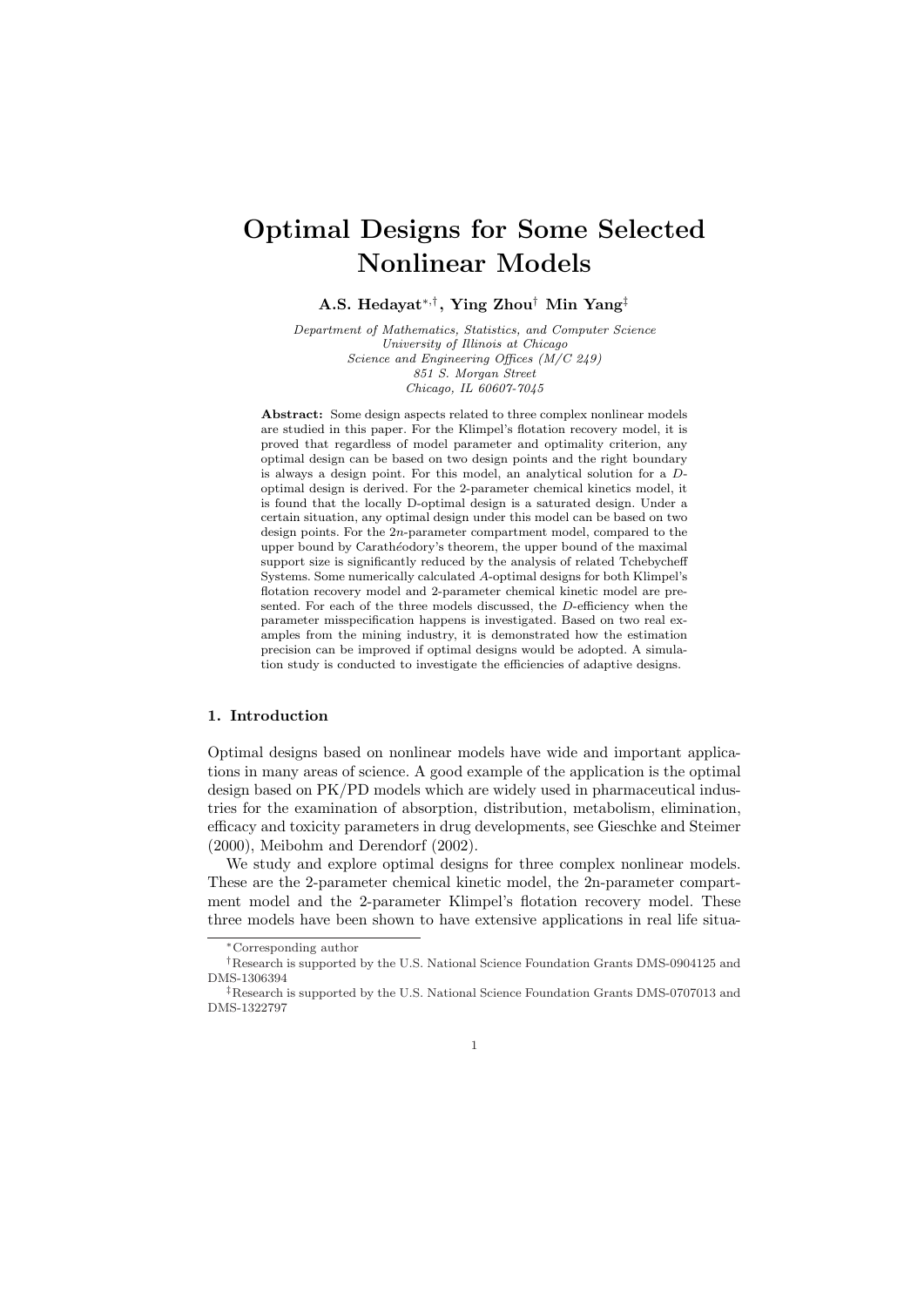tions (Godfrey (1983), Jacquez (1985), Parekh and Miller (1999)), Saleh (2010) and Yuan et al. (1996).

We concentrate on the nonlinear model  $y = \eta(x, \theta) + \varepsilon$ , where  $\theta = (\theta_1, \theta_2, ..., \theta_k)^T$ is a vector of  $k$  unknown parameters and  $x$  is the explanatory variable defined on a design space  $\chi$  in R. The error  $\varepsilon$  is postulated to be distributed as  $N(0, \sigma^2)$  and without loss of generality we let  $\sigma = 1$ . Further, we assume that all observations are independent.

Typically, the optimal nonlinear design studies are under approximate theory, i.e., instead of exact sample sizes for design points, design weights are used. Let  $\xi$  be any *n*-point approximate design,

$$
\xi = \left( \begin{array}{cccc} t_1 & t_2 & \dots t_n \\ \omega_1 & \omega_2 & \dots \omega_n \end{array} \right).
$$

Here  $0 < \omega_i < 1$  represents the proportion of the number of points studied at there  $0 \le \omega_i \le 1$  represents the proportion of the number of points studied at  $t_i$  with  $\sum_{i=1}^n \omega_i = 1$ . The Fisher information matrix for  $y = \eta(t, \theta) + \varepsilon$  can be written as

$$
I_{\xi} = \sum_{i=1}^{n} \omega_i \left( \frac{\partial \eta(t, \boldsymbol{\theta})}{\partial \boldsymbol{\theta}} \right) \left( \frac{\partial \eta(t, \boldsymbol{\theta})}{\partial \boldsymbol{\theta}} \right)^T. \tag{1.1}
$$

How to compare two designs? There are variety of optimality criteria. Two popular optimality criteria are D-optimality and A-optimality, which are to maximize  $|I_{\xi}|$  and minimize  $Tr(I_{\xi}^{-1})$  over all possible designs, respectively. A D-optimal design minimizes the volume of an asymptotic confidence ellipsoid for  $\theta$ , and an A-optimal design minimizes the average of the asymptotic variances for the estimators of the individual parameters.

#### 2. Preliminaries

In this paper, we shall use and deal with Extended Tchebycheff systems and Extended Complete Tchebysheff systems. The Tchebycheff systems were first introduced by the Russian mathematicians Chebyshev (1859) and Bernshtein (1937). In Karlin and Studden (1966), the theory of the Tchebycheff systems and its applicability in optimal design of experiments theory is introduced and studied.

Let  $\{u_0, u_1, ..., u_n\}$  be  $n+1$  continuous real-valued functions on  $[a, b]$ .  $\{u\}_{k=0}^n =$  ${u_0, u_1, ..., u_n}$  is called a Tchebycheff system(T-system) if the following determinant is strictly positive whenever  $a \leq t_0 < t_1 < ... < t_n \leq b$ 

$$
U\left(\begin{array}{cccc}u_0, & u_1, ..., u_n \\ t_0, & t_1, ..., t_n\end{array}\right) = \begin{vmatrix}u_0(t_0) & u_0(t_1) & \cdots & u_0(t_n) \\u_1(t_0) & u_1(t_1) & \cdots & u_1(t_n) \\ \vdots & \vdots & \vdots & \vdots \\u_n(t_0) & u_n(t_1) & \cdots & u_n(t_n)\end{vmatrix} > 0.
$$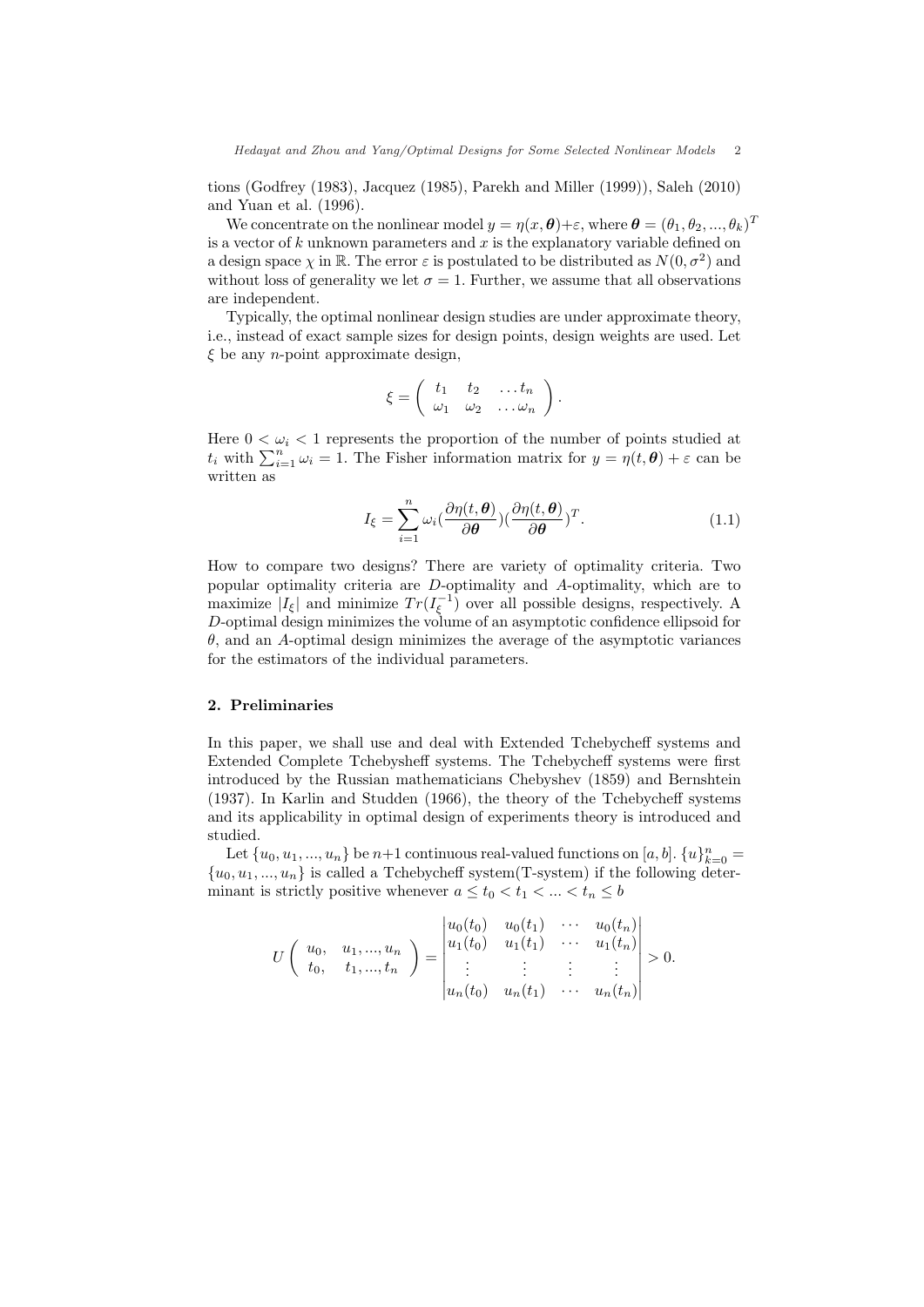${u}_{k=0}^n$  is called a Complete Tchebycheff system (CT-system) if  ${u}_{k=0}^m$  is a T-system on [a, b] for each  $m = 0, 1, ..., n$ . In the sequel, we shall deal with Extended Tchebycheff system and Extended Complete Tchebysheff system, which are defined below:

(i)  ${u}_{k=0}^{n}$  on  $[a, b]$  is called an Extended Tchebycheff system(ET-system) of order p, provided  $u_i \in C^{p-1}[a, b], i = 0, 1, ..., n$  and

$$
U^* \left( \begin{array}{cccc} 0, & 1, & \ldots, & n \\ t_0, & t_1, & \ldots, & t_n \end{array} \right)
$$

$$
= \begin{vmatrix} u_0(t_0) & u_0(t_1) & \cdots & u_0(t_i) & u_0^{(1)}(t_i) & \cdots & u_0^{(q)}(t_i) & u_0(t_{i+q+1}) & \cdots & u_0(t_n) \\ u_1(t_0) & u_1(t_1) & \cdots & u_1(t_i) & u_1^{(1)}(t_i) & \cdots & u_1^{(q)}(t_i) & u_1(t_{i+q+1}) & \cdots & u_1(t_n) \\ \vdots & \vdots & \cdots & \vdots & \vdots & \cdots & \vdots & \vdots & \cdots & \vdots \\ u_n(t_0) & u_n(t_1) & \cdots & u_n(t_i) & u_n^{(1)}(t_i) & \cdots & u_n^{(q)}(t_i) & u_n(t_{i+q+1}) & \cdots & u_n(t_n) \end{vmatrix} > 0
$$

 $\alpha$ 

 $\overline{a}$ 

for all choices  $a \le t_0 < t_1 < \ldots < t_{i-1} < t_i = t_{i+1} = \ldots = t_{i+q} < \ldots < t_n \le b$ ,  $0 \leq q \leq p-1$ , where equality occurs in groups of at most p consecutive  $t_i$  values. In the above,  $u_k^{(j)}$ 

 $\binom{1}{k}(t)$  denotes the jth order derivative of  $u_k$ . (ii)  $\{u\}_{k=0}^n$  is called an Extended Complete Tchebysheff system(ECT-system) if  ${u}_{k=0}^m$  is an ET-system on  $[a, b]$  for each  $m = 0, 1, ..., n$ .

The following results are known and we skip the proofs.

 $\overline{a}$ 

(a)  ${u}_{k=0}^n$  on  $[a, b]$  is a Tchebysheff system if and only if every non-trivial linear combination  $g(t) = \sum_{i=0}^n c_i u_i(t)$  has at most *n* zeros, where  $(c_0, c_1, ..., c_n) \neq$  $(0, 0, \ldots, 0).$ 

(b)  ${u}_{k=0}^{n}$  on  $[a, b]$  is an ECT-system if and only if for  $k = 0, 1, ..., n$ ,

$$
W(u_0, u_1, ..., u_k)(t) = \begin{vmatrix} u_0(t) & u_0^{(1)}(t) & \cdots & u_0^{(n)}(t) \\ u_1(t) & u_1^{(1)}(t) & \cdots & u_1^{(n)}(t) \\ \vdots & \vdots & \vdots & \vdots \\ u_n(t) & u_n^{(1)}(t) & \cdots & u_n^{(n)}(t) \end{vmatrix} > 0
$$

where  $W(u_0, u_1, ..., u_k)(t)$  is the Wronskian determinant, see Hartman(1964).

#### 3. Klimpel's Flotation Recovery Model

Flotation model is a gravity separation process that originated from processing of minerals. They are widely used in mining engineering and have found wide application in industrial waste-water treatment. It is also useful in the concentration of a variety of dissolved chemical species often following a sorption process. They are based on an observation that was made in the earliest experimental kinetic studies of flotation, namely, that not all particles will be recovered by flotation no matter how much time they have in the flotation environment. Each particle type has an ultimate recovery that is less than 100 percent. The particles that do float are recovered at a rate that is governed by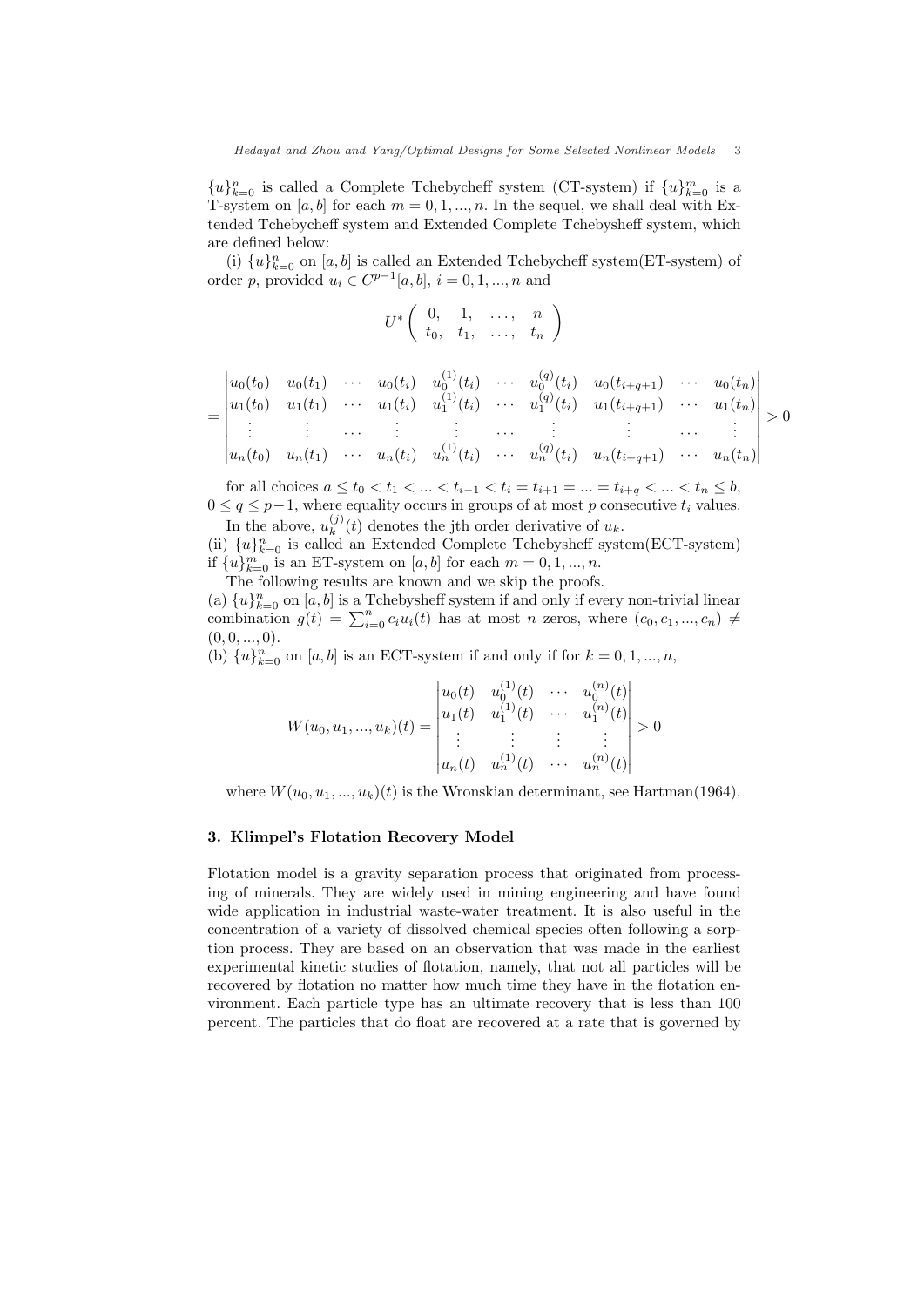a simple first-order kinetic law. Thus two kinetic parameters are required for each type of particle: the ultimate recovery and the kinetic constant. There are three types of flotation recovery models: exponential flotation recovery model, Klimpel's flotation recovery model and Agars flotation recovery model. We will discuss and treat the Klimpel's flotation recovery model.

The 2-parameter Klimpel's flotation recovery model is widely used in environmental science for metal recovery:

$$
R(t, R_{max}, k) = R_{max}[1 - \frac{1}{kt}(1 - e^{-kt})] + \varepsilon.
$$
 (3.1)

 $R(t, R_{max}, k)$  refers to the recovery of mineral or metal of interest; t refers to time and  $R_{max}$  is the ultimate recovery while k is constant first-order rate.

For an easy presentation, we rewrite Model (3.1) in the following form:

$$
y = \eta(t, \theta) + \varepsilon = a[1 - \frac{1}{bt}(1 - e^{-bt})] + \varepsilon
$$
\n(3.2)

where,  $\boldsymbol{\theta} = (a, b)'$ .

**Theorem 3.1.** Under Model (3.2), for any arbitrary design  $\xi$ , there exists a design  $\xi^*$  such that  $I_{\xi}(\theta) \leq I_{\xi^*}(\theta)$  (here and elsewhere, matrix inequalities are under the Loewner ordering). Here,  $\xi^*$  is based on two design points including the upper bound point T of the design space. When  $I_{\xi}(\theta) \leq I_{\xi^*}(\theta)$ , it means design  $\xi^*$  is not inferior to  $\xi$  under commonly used matrix based optimality criteria. An optimal design under Loewner ordering criterion does not exist in general. We have to consider optimal design under less restrictive criteria.

*Proof.* For any arbitrary design  $\xi = (t_i, \omega_i), i = 1, \ldots, n$ , it can be shown that the Fisher information matrix  $I_{\xi}$  can be written in the form:

$$
I_{\xi} = P(\theta)C(\xi, \theta)P(\theta)^{T}.
$$
\n(3.3)

Here

$$
P(\theta) = \begin{pmatrix} 1 & 0 \\ -\frac{a}{b} & \frac{a}{b} \end{pmatrix} \text{ and } C(\xi, \theta) = \sum_{i=1}^{n} \omega_i \begin{pmatrix} (1 + \frac{x_i}{\ln(1-x_i)})^2 & x_i(1 + \frac{x_i}{\ln(1-x_i)}) \\ x_i(1 + \frac{x_i}{\ln(1-x_i)}) & x_i^2 \end{pmatrix},
$$

with  $x_i = 1 - e^{-bt_i}$ . Since  $0 < t \leq T$ , we have  $0 < x_i < 1 - e^{-bT}$ .

Let  $\Psi_1(x) = x^2$ ,  $\Psi_2(x) = x(1 + \frac{x}{\ln(1-x)})$ , and  $\Psi_3(x) = (1 + \frac{x}{\ln(1-x)})^2$ . We can verify that for any  $0 < x < 1$ ,

(a)  $\Psi_1'(x) > 0;$ (a)  $\frac{\Psi_1(x)}{\Psi_1'(x)}$ ´0  $> 0;$ (c)  $\left( \frac{\Psi_1'(x)}{\Psi_1'(x)} \right)$  $\sqrt{2}$ /  $\left(\frac{\Psi_2'(x)}{\Psi_1'(x)}\right)$  $\sqrt{2}$  $> 0;$ (d)  $\lim_{x \uparrow (1-e^{-bT})} \frac{\Psi_2'(x)}{\Psi_1(x)} (\Psi_1(1-e^{-bT}) - \Psi_1(x)) = 0.$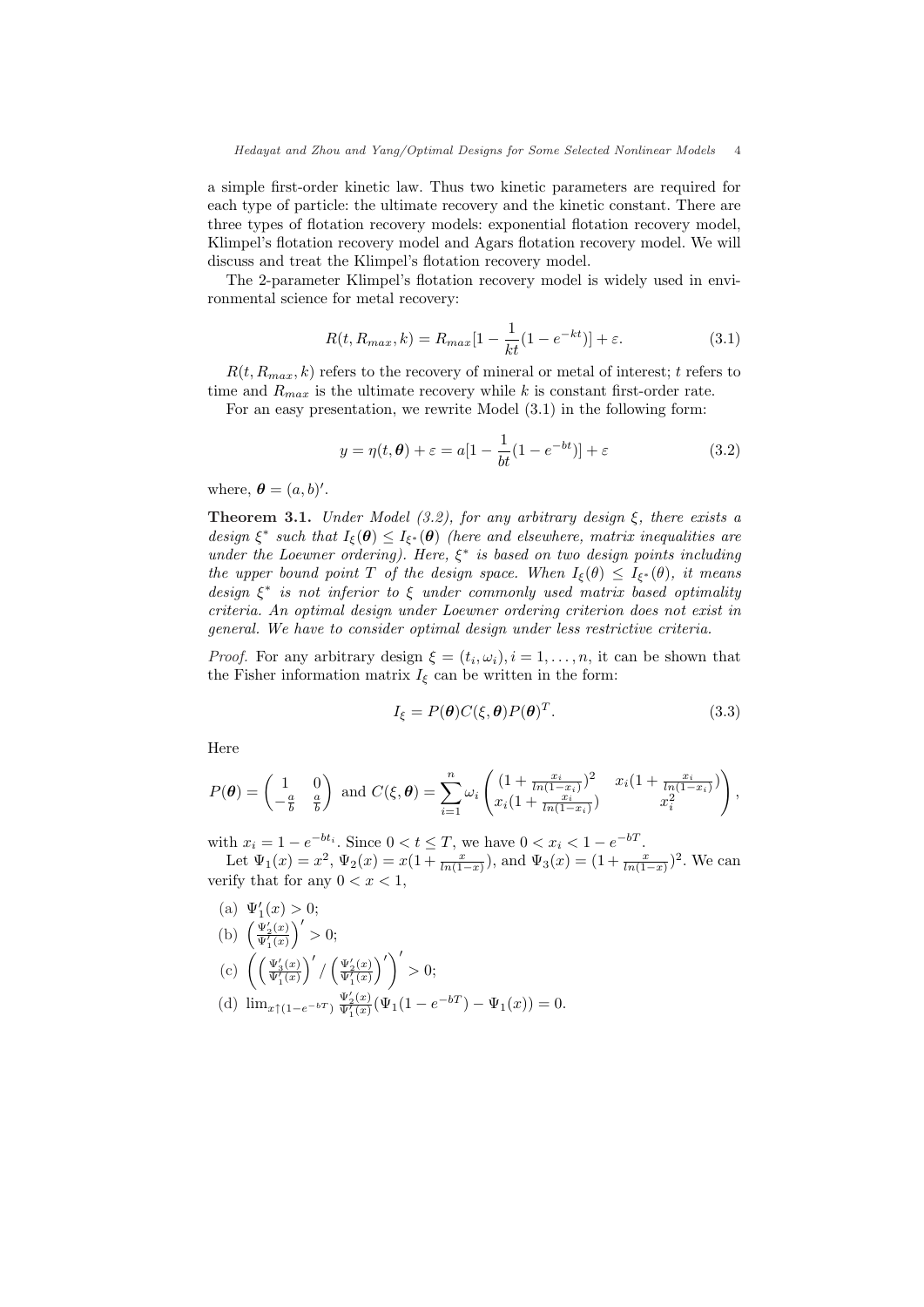The above inequalities are rather difficult to verify by hand since involving manipulation of derivative, therefore we use symbolic computational software MAPLE(Waterloo, Canada) to verify them. By Corollary 3 of Yang and Stufken  $(2009)$ , there exists a design with two design points including the upper bound T, say  $\xi^*$ , such that one diagonal element and the off-diagonal element of  $C(\xi^*, \theta)$ are the same as that of  $C(\xi, \theta)$ , and the remaining diagonal element is larger. Thus the conclusion follows.  $\Box$ 

Theorem 3.1 shows that no matter what optimal designs we are looking for, we can always restrict ourself to two-points design including the upper bound  $T$ , irrespective of parameters of interest or the optimality criterion. Consequently, we are able to obtain analytical expression for some specific optimal designs.

Corollary 3.1. Under Model (3.2),  $\xi^*$  is the D-optimal design for  $\theta$ , where,  $\xi^* = \{(T, 0.5); (t^*, 0.5)\}, where t^* = -\ln(1 - x^*)/b \text{ and } x^* \text{ is the unique solution}$ of the following equation

$$
(1 - e^{-bT}) \left( \frac{\ln(1-x) + \frac{x}{1-x}}{\ln^2(1-x)} \right) - \left( 1 - \frac{1}{bT} (1 - e^{-bT}) \right) = 0.
$$

Proof. By Theorem 3.1, a D-optimal design, which maximizes determinant of  $I_{\xi}$ , for  $\theta$  must only have two design points including the upper bound T. Consequently, it must have equal weights on each support point, Silvey (1980). Thus a D-optimal design for  $\theta$  must maximize  $g^2(x)$ , where

$$
g(x) = (1 - e^{-bT})(1 + \frac{x}{\ln(1-x)}) - x[1 - \frac{1}{bT}(1 - e^{-bT})].
$$

Clearly  $g(x) = 0$  when  $x = 1 - e^{-bT}$ . We can show that  $\lim_{x \downarrow 0} g(x) = 0$ . Now let us consider the first derivative of  $g(x)$ ,

$$
g'(x) = (1 - e^{-bT}) \left( \frac{\ln(1-x) + \frac{x}{1-x}}{\ln^2(1-x)} \right) - \left( 1 - \frac{1}{bT} (1 - e^{-bT}) \right).
$$

With some simple algebra, we can show that (i)  $g'(x)$  is a strictly increasing function on (0,1); (ii)  $\lim_{x \downarrow 0} g'(x) < 0$  and (iii)  $g'(x) > 0$  when  $x = 1 - e^{-bT}$ . Thus, there must exist a unique solution  $x^*$  such that  $g'(x^*) = 0, g'(x) < 0$  when  $0 < x < x^*$ , and  $g'(x) > 0$  when  $x^* < x \le 1 - e^{-bT}$ . So  $g(x)$  is minimized at  $x = x^*$ . Combining the fact the  $g(x) = 0$  when  $x = 1 - e^{-bT}$  and  $\lim_{x \downarrow 0} g(x) = 0$ ,  $g^2(x)$  must be maximized at  $x^*$ .  $\Box$ 

From Theorem 3.1, we notice that the D-optimal design does not depend on parameter a. Once the values of upper bound  $T$  and the parameter  $b$  are given, the value of  $x^*$  can be easily computed. For example, when  $T = 100$ , Table 1 provides the value of  $x^*$  for some selected b values.

Although it may not be easy to derive other optimal designs, we may be able to derive any optimal design numerically due to the simple format of  $\xi^*$ in Theorem 3.1. For example, let us consider A-optimal designs for  $\theta$ , which minimizes the trace of  $I_{\xi}^{-1}$ . With the explicit optimal weight formula provided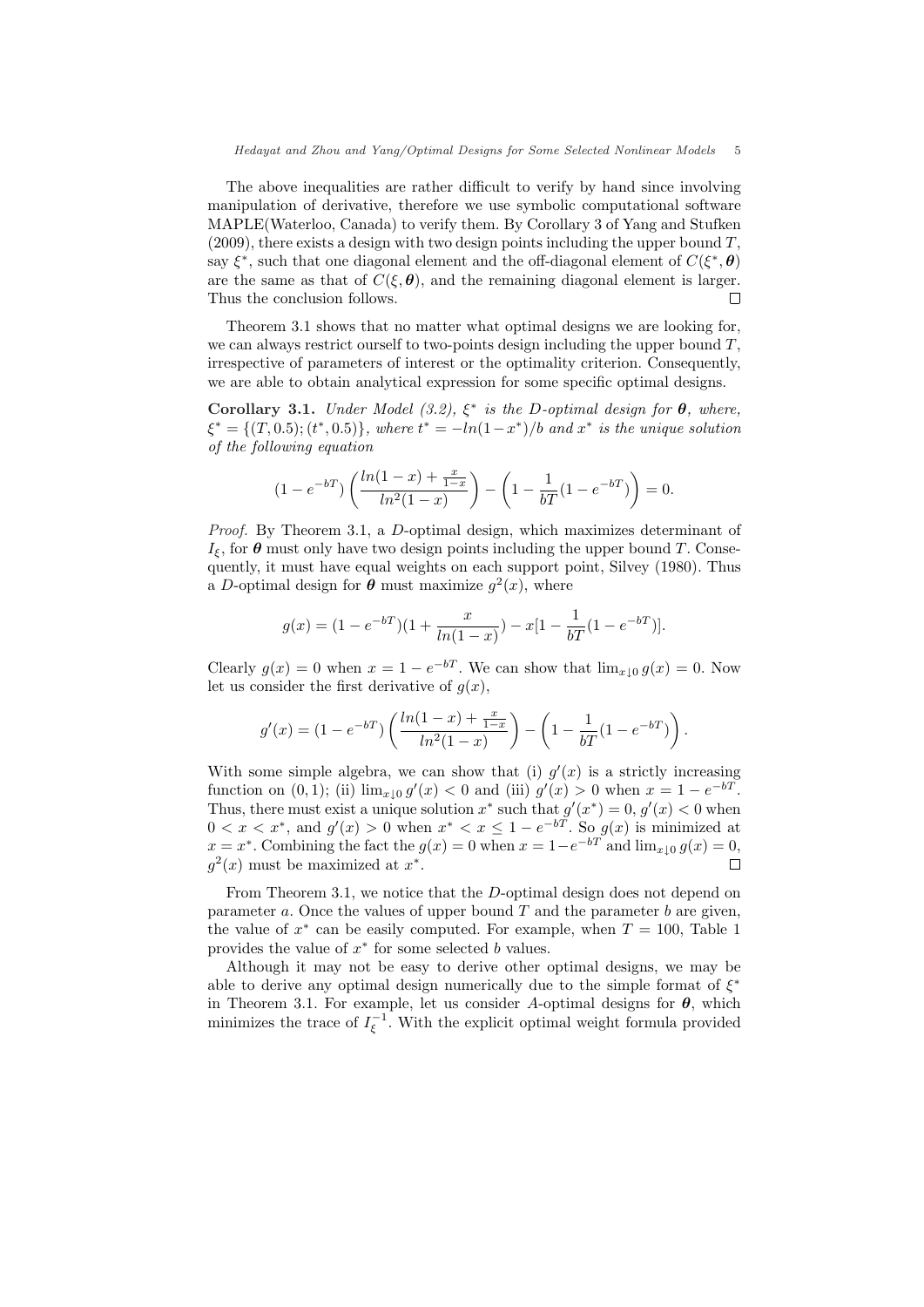| $x^*$ for the D-optimal design for $\theta$ under Model (3.2) |                  |     |     |                                                                               |     |     |  |  |
|---------------------------------------------------------------|------------------|-----|-----|-------------------------------------------------------------------------------|-----|-----|--|--|
| $\boldsymbol{h}$                                              | 0.2 <sup>°</sup> | 0.4 | 0.6 | 0.8                                                                           | 1.0 | 1.2 |  |  |
|                                                               |                  |     |     | $x^*$   8.3817   4.3395   2.9253   2.2060   1.7705   1.4786   1.2693   1.1119 |     |     |  |  |

TABLE 1

TABLE 2  $(x^*, \omega^*)$  for the A-optimal design for  $\theta$  under Model (3.2)

|                     |                |                  | D.6              |                  |
|---------------------|----------------|------------------|------------------|------------------|
| $\omega^*$<br>$x^*$ | 1165, 0.3903   | (3.6294, 0.5283) | (2.3780, 0.5929) | 1.7594, 0.6261   |
|                     |                |                  |                  |                  |
| $\omega^*$<br>$x^*$ | 1.3951, 0.6449 | 1.1558,0.6563)   | (0.9869, 0.6638) | (0.8612, 0.6689) |

by Biedermann, Dette, and Zhu (2006), the numerical search turns out to be one dimension which can be easily carried out. Table 2 provides the optimal designs for  $T = 100$ ,  $a = 1$  under some selected b values.

#### 4. 2-Parameter Chemical Kinetic Model

Kinetic models related to chemical reactions are widely used in chemical engineering and chemistry. The models are usually in the form of differential equations with two groups of parameters, the rate and the order of reaction; see Boroujerdi (2001).

Consider the consecutive reaction:  $A \longrightarrow B$ , with reaction order  $\lambda$  and reaction rate  $\theta$ . The kinetic model is given by the differential equation:

$$
\frac{d[A]}{dt} = -\theta[A]^\lambda,\tag{4.1}
$$

where,  $t \geq 0$  is the reaction time,  $\lambda > 0$  is the reaction order,  $\theta > 0$  is the reaction rate.

Given (4.1), with the initial conditions  $A = 1, B = 0$  at  $t = 0$ , the model is determined as follows.

$$
[A] = \eta(t, \theta, \lambda) + \varepsilon = [1 - (1 - \lambda)\theta t]^\frac{1}{1 - \lambda} + \varepsilon. \tag{4.2}
$$

**Theorem 4.1.** Under model  $(4.2)$ , a D-optimal design for all parameters is supported on two points.

Proof. By the extended equivalence theorem of Kiefer (1974) established by White (1973), it is enough to verify that there are at most 2 maximal points for  $\mathbf{d}(\xi, x, \theta)$ , directional derivative, which will be introduced shortly.

Let  $\frac{1}{(1-\lambda)} = \beta$ ,  $1 - \frac{\theta}{\beta}t = x$ , and  $\theta' = (\theta, \beta)$ . Note that a D-optimal design for  $\lambda$ and  $\hat{\theta}$  is the same as that for  $\beta$  and  $\theta$ . The Fisher information matrix for  $\xi$  is

$$
I_{\xi} = \begin{pmatrix} \frac{1}{\theta^2} \sum_{i=1}^n \omega_i \beta^2 x_i^{2\beta - 2} (x_i - 1)^2 & \frac{1}{\theta} \sum_{i=1}^n \omega_i \beta x_i^{2\beta - 1} (x_i - 1) (ln x_i + \frac{1}{x_i} - 1) \\ \frac{1}{\theta} \sum_{i=1}^n \omega_i \beta x_i^{2\beta - 1} (x_i - 1) (ln x_i + \frac{1}{x_i} - 1) & \sum_{i=1}^n \omega_i (ln x_i + \frac{1}{x_i} - 1)^2 x_i^{2\beta} \end{pmatrix}.
$$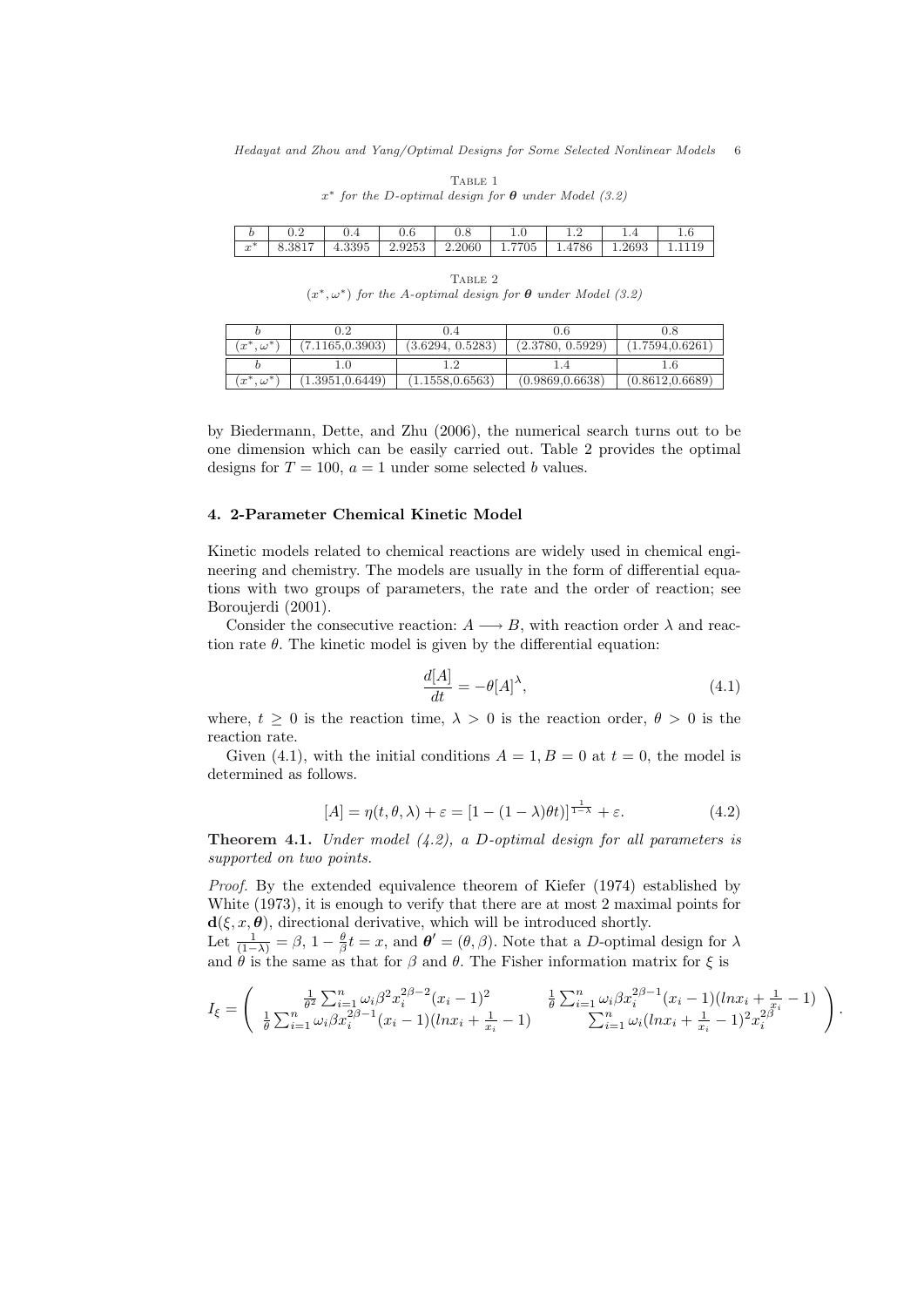We tacitly assume that  $n \geq 2$  and that  $x_i$ 's are all distinct. This ensures the existence of the inverse of the Fisher information matrix,

$$
I_{\xi}^{-1} = \left( \begin{array}{cc} m_{11} & m_{12} \\ m_{21} & m_{22} \end{array} \right)
$$

with  $m_{12} = m_{21}$ .

Then,

$$
\mathbf{d}(\xi, x, \theta) = tr \left( \begin{array}{cc} \frac{1}{\theta^2} \beta^2 x^{2\beta - 2} (x - 1)^2 & \frac{\beta}{\theta} x^{2\beta - 1} (x - 1)(\ln x + \frac{1}{x} - 1) \\ \frac{\beta}{\theta} x^{2\beta - 1} (x - 1)(\ln x + \frac{1}{x} - 1) & (\ln x + \frac{1}{x} - 1)^2 x^{2\beta} \end{array} \right) \left( \begin{array}{cc} m_{11} & m_{12} \\ m_{21} & m_{22} \end{array} \right)
$$

$$
= \frac{m_{11}}{\theta^2} \beta^2 x^{2\beta - 2} (x - 1)^2 + \frac{2}{\theta} m_{12} \beta x^{2\beta - 1} (x - 1) (ln x + \frac{1}{x} - 1) + m_{22} x^{2\beta} (ln x + \frac{1}{x} - 1)^2.
$$

We obtain the first order derivative of  $\mathbf{d}(\xi, x, \theta)$  with respect to x, which is denoted by  $\mathbf{d}'(\xi, x, \boldsymbol{\theta})$ :

$$
\mathbf{d}'(\xi, x, \theta) = x^{2\beta - 3} \{k_1 x^2 + k_2 x + k_3 + k_4 x^2 \ln x + k_5 x^2 (\ln x)^2 + k_6 x \ln x \} \tag{4.3}
$$

where,

 $k_1 = 2\frac{1}{\theta^2}m_{11}\beta^3 - 4\frac{1}{\theta}m_{12}\beta^2 + 2\frac{1}{\theta}m_{12}\beta + 2m_{22}\beta - 2m_{22}$  $k_2 = -4\frac{1}{6^2}m_{11}\beta^3 + 2\frac{1}{6^2}m_{11}\beta^2 + 8\frac{1}{6}m_{12}\beta^2 - 6\frac{1}{6}m_{12}\beta - 4m_{22}\beta + 4m_{22}$  $k_3 = 2\frac{1}{\theta^2}m_{11}\beta^3 - 2\frac{1}{\theta^2}m_{11}\beta^2 - 4\frac{1}{\theta}m_{12}\beta^2 + 4\frac{1}{\theta}m_{12}\beta + 2m_{22}\beta - 2m_{22}$  $k_4 = 4\frac{1}{\theta}m_{12}\beta^2 - 4m_{22}\beta + 2m_{22}$  $k_5 = 2m_{22}\beta$  $k_6 = -4\frac{1}{\theta}m_{12}\beta^2 + 2\frac{1}{\theta}m_{12}\beta + 4m_{22}\beta - 2m_{22} = 2(1 - 2\beta)(\frac{\beta}{\theta}m_{12} - m_{22}).$ 

We notice that  $\mathbf{d}'(\xi, x, \boldsymbol{\theta})$  is composed of two Tchebycheff systems (Lemma 1 of Appendix) as indicated below:

 $T_1 = \{1, x, x^2, x^2 \ln x, x^2(\ln x)^2\}$  and  $T_2 = \{1, x, x^2, x^2 \ln x, x \ln x\}.$ We consider two circumstances for  $\beta$  in studying

$$
\left(\frac{\beta}{\theta}m_{12}-m_{22}\right) = \frac{1}{\theta^2} \frac{1}{|I_{\xi}|} \sum_{i=1}^n \beta^2 \omega_i x_i^{2\beta-2} (1-x_i)x_i \ln x_i.
$$
 (4.4)

Recall that  $\beta = \frac{1}{1-\lambda}$  is either greater than 1 or smaller than 0. Consequently  $(\frac{\beta}{\theta}m_{12}-m_{22})$  is less than 0 for all feasible values of  $\beta$ . Therefore  $k_5$  is positive for  $\beta > 1$  and negative for  $\beta < 0$  while  $k_6$  is positive when  $\beta > 1$  and negative when  $\beta < 0$ .

Since both  $T_1$  and  $T_2$  are T-systems with positive determinant, any positive linear combination of the two systems is also a T-system.

For  $\beta > 1$ ,  $\{1, x, x^2, x^2 \ln x, k_5 x^2 (\ln x)^2 + k_6 x \ln x\}$  is also a T-system with  $k_5 > 0, k_6 > 0.$ 

For  $\beta < 0$ ,  $\{1, x, x^2, x^2 \ln x, -[k_5 x^2 (\ln x)^2 + k_6 x \ln x]\}$  is also a T-system with  $-k_5 > 0, -k_6 > 0.$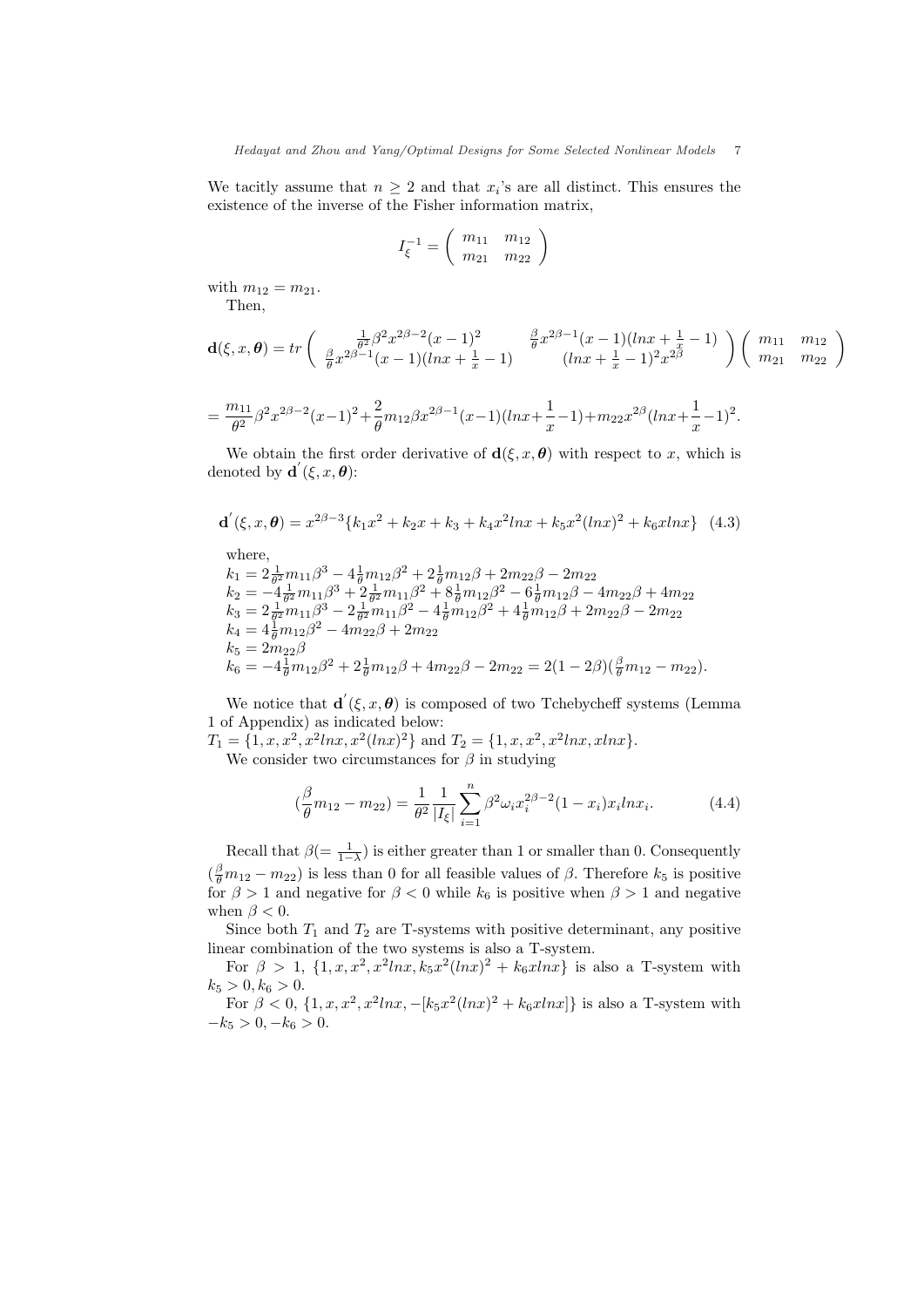For both cases, there are at most 4 roots for  $\mathbf{d}'(\xi, x, \theta) = 0$ . Thus there are at most two local maximal points in  $(0, T)$ . On the other hand,

for  $\beta > 1$ , when  $t \to 0$ ,  $d(\xi, x, \theta) \to 0$ ;  $t \to T$ ,  $d(\xi, x, \theta) \to 0$ , T is the upper bound. And for  $\beta < 0$ , when  $t \to 0$ ,  $d(\xi, x, \theta) \to 0$ ;  $t \to T$ ,  $d(\xi, x, \theta) \to 0$ . Consequently, the two boundary points cannot be the support points. Thus, a D-optimal design is precisely supported on 2 points.  $\Box$ 

When  $0 < \lambda < 1$ , we are able to extend our result to any arbitrary optimal design. To make Model 4.2 meaningful,  $1 - (1 - \lambda)\theta t$  needs to be positive, i.e.,  $0 < t < \frac{1}{(1-\lambda)\theta}.$ 

For any arbitrary design  $\xi = (t_i, \omega_i), i = 1, \ldots, n$ , it can be shown that the Fisher information matrix  $I_{\xi}$  can be written as follows:

$$
I_{\xi} = P(\theta)C(\xi, \theta)P(\theta)^{T}.
$$
\n(4.5)

$$
P(\theta) = \begin{pmatrix} \frac{\beta}{\theta} & 0 \\ -1 & 1 \end{pmatrix} \text{ and } C(\xi, \theta) = \sum_{i=1}^{n} \omega_i \begin{pmatrix} x_i^{2\beta} (1 - \frac{1}{x_i})^2 & x_i^{2\beta} (1 - \frac{1}{x_i}) ln x_i \\ x_i^{2\beta} (1 - \frac{1}{x_i}) ln x_i & x_i^{2\beta} ln^2 x_i \end{pmatrix},
$$

with  $x_i = 1 - \frac{\theta}{\beta} t_i$  and  $\beta = \frac{1}{1-\lambda}$ , where  $0 < x_i < 1$ .

Let  $\Psi_1(x) = \int_0^x 2z^{2\beta-2}(1-1/z)dz$ ,  $\Psi_2(x) = x^{2\beta}(1-\frac{1}{x})^2$ ,  $\Psi_3(x) = x^{2\beta}(1-\frac{1}{x})$  $\frac{1}{x}$ lnx, and  $\Psi_4(x) = x^{2\beta} \ln^2 x$ . We can verify that for any  $0 < x < 1$ ,

(a)  $\Psi_1'(x) < 0;$ (a)  $\frac{\Psi_1(x)}{\Psi_1'(x)}$ ´0  $> 0;$ (c)  $\left( \frac{\Psi_1'(x)}{\Psi_1'(x)} \right)$  $\sqrt{2}$ /  $\left(\frac{\Psi_2'(x)}{\Psi_1'(x)}\right)$  $\sqrt{2}$  $> 0.$ 

On the other hand,  $h(x)$  is not always positive for all  $x \in (0,1)$ , where

$$
h(x)=\left(\left(\left(\frac{\Psi_4'(x)}{\Psi_1'(x)}\right)'/\left(\frac{\Psi_2'(x)}{\Psi_1'(x)}\right)'\right)'/\left(\left(\frac{\Psi_3'(x)}{\Psi_1'(x)}\right)'/\left(\frac{\Psi_2'(x)}{\Psi_1'(x)}\right)'\right)'.
$$

However, we can show that  $h(x) > 0$  for  $x \in [L(\lambda), U(\lambda)]$  with  $L(\lambda) > 0$  and  $U(\lambda)$  < 1.  $L(\lambda)$  and  $U(\lambda)$  depend on the value of  $\lambda$ , and consequently of  $\beta$ . We do not have the explicit expression for  $L(\lambda)$  and  $U(\lambda)$  due to the rather complicated expression of  $h(x)$ . However, for a given  $\lambda$ , it is relatively easy to determine the value of  $L(\lambda)$  and  $U(\lambda)$  MAPLE(Waterloo, Canada).

Table 3 shows that  $L(\lambda)$  is closed to 0 and  $U(\lambda)$  is closed to 1. Even when  $\lambda$  is closed to either 0 or 1, it seems Table 3 still holds. For example,  $[L(\lambda), U(\lambda)] =$ [0.0110, 0.9959] and [0.0250, 0.9963] when  $\lambda = 0.001$  and 0.999, respectively. Now using Theorem 2 of Yang (2010), we have the following theorem.

**Theorem 4.2.** Under Model (4.2), suppose that  $0 < \lambda < 1$  and the induced design space is  $[L(\lambda), U(\lambda)]$ . For any arbitrary design  $\xi$ , there exists a design  $\xi^*$ such that  $I_{\xi}(\theta) \leq I_{\xi^*}(\theta)$ . Here,  $\xi^*$  is based on two design points.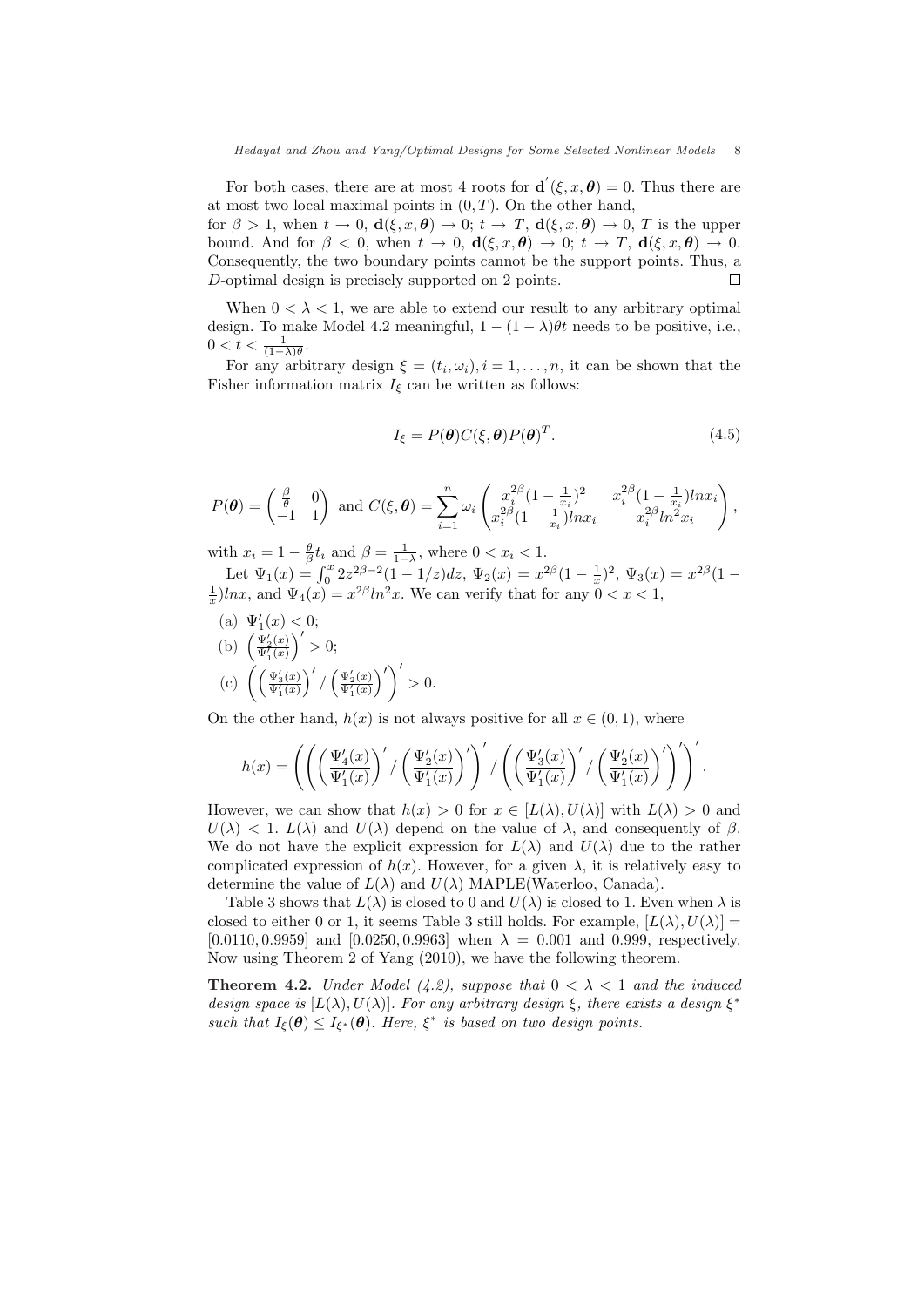|        |        |        |        | $0.5\,$ | 0.6    |        |        |        |
|--------|--------|--------|--------|---------|--------|--------|--------|--------|
| 0.0120 | 0.0131 | 0.0142 | 0.0154 | 0.0168  | 0.0182 | 0.0197 | 0.0213 | 0.0231 |
| 0.9958 | 0.9959 | 0.9967 | 0.9962 | 0.9961  | 0.9957 | 0.9966 | 0.9959 | 0.9959 |

TABLE 3  $L(\lambda)$  and  $U(\lambda)$  for some selected  $\lambda$ 

TABLE 4 D-optimal designs for  $\theta$  for some selected  $\lambda$ 

|                 | U.I    | $_{0.2}$ | റൗ<br>U.ð | 0.4    | $0.5\,$ | 0.6    |        | U.O    |        |
|-----------------|--------|----------|-----------|--------|---------|--------|--------|--------|--------|
| $+*$<br>$\iota$ | 0.6348 | 0.6363   | 0.6372    | 0.6375 | 0.6375  | 0.637  | 0.6366 | 0.6358 | 0.6350 |
| $t_{\alpha}^*$  | 1.0927 | 1920     | 1.2997    | 4167   | 1.5439  | 1.6821 | 1.8324 | 1.9957 |        |

Theorem 4.2 allows us to limit our search on two-point designs for any optimality when the induced design space is a subinterval of  $[L(\lambda), U(\lambda)]$ , regardless of parameters of interest. This makes it relatively easy to obtain a specific optimal design numerically. Although the result is not for entire induced design interval,  $[L(\lambda), U(\lambda)]$  is closed to the whole induced space in general. Likely, an optimal design in the restricted space is also optimal in the entire design space. We can derive a specific optimal design in the restricted design space and then verify whether it is optimal in the entire design space via the general equivalence theorem. Notice that D-optimal designs have equal weights on the two points. Based on the information matrix, such optimal designs (after transformation) do not depend on the value of  $\theta$ . For example, let  $t_1^*$  and  $t_2^*$  be the two support points of the D-optimal design for  $\theta$  with some  $\lambda$  and  $\theta_1$ . Then for the same  $\lambda$ but different  $\theta_2$ , the two support points of the D-optimal design for  $\theta$  are  $t_1^* \frac{\theta_1}{\theta_2}$ and  $t_2^* \frac{\theta_1}{\theta_2}$ . For convenience, we choose  $\theta = 1$  and use the original scale to present the design (see Table 4). All optimal designs have been verified through general equivalence theorem in the entire design space  $(0, \frac{1}{(1-\lambda)\theta})$ .

Table 5 gives A-optimal designs for  $\theta$ . Such designs depend on the values of both  $\theta$  and  $\lambda$ . We have taken  $\theta = 1$  in preparing Table 5.

#### 5. 2n-parameter Compartment Models

Compartment models are important for the evaluation of efficacy and toxicity in drug developments. There is substantial literature investigating the nature

|                               |                  | 0.2              | 0.3              | 0.4              |
|-------------------------------|------------------|------------------|------------------|------------------|
| $(t^{*}_{1}, \omega^{*}_{1})$ | 0.5295, 0.6265)  | (0.5200, 0.5661) | (0.5108, 0.5162) | (0.5018, 0.4748) |
| $(t_{2}^{*}, \omega_{2}^{*})$ | (1.1020, 0.3735) | (1.2171, 0.4339) | (1.3474, 0.4838) | (1.4952, 0.5252) |
|                               |                  |                  |                  |                  |
|                               | 0.5              | 0.6              | 0.7              | 0.8              |
| $(t_1^\ast,\omega_1^\ast)$    | (0.4932, 0.4417) | 0.4856, 0.4159   | (0.4789, 0.3963) | 0.4731, 0.3813)  |

TABLE 5 A-optimal designs for  $\theta$  for some selected  $\lambda$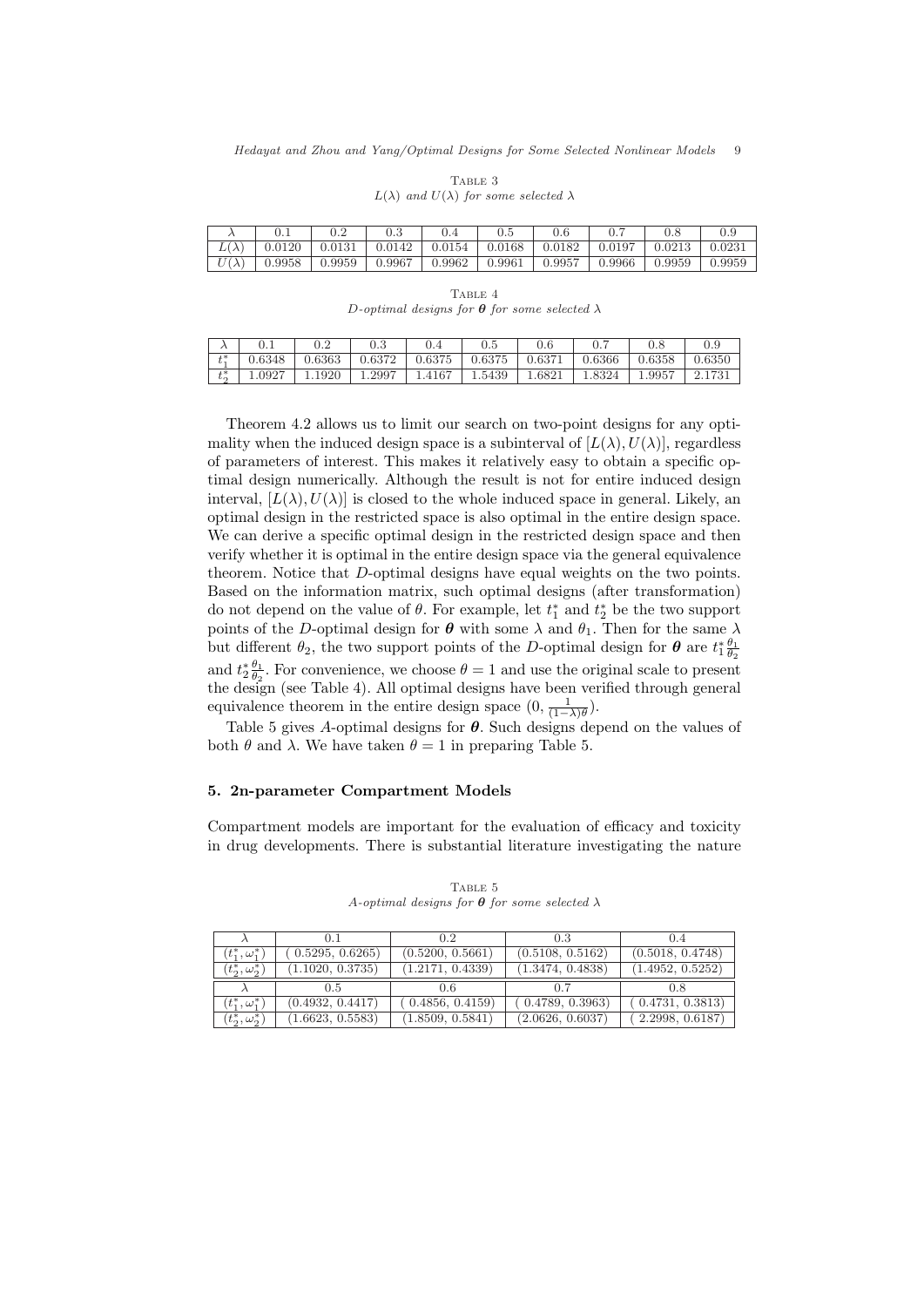of locally D-optimal designs for such models, see for example, Li and Majumdar (2008) and Fang and Hedayat (2008) from both theoretical and applied perspective.

2*n*-parameter compartment models is the sum of  $n$  open one-compartment model with zero-order input and first-order output. The process is described as follows. Drug is introduced into the compartment by a constant zero-order input, with rate of input  $k_0$ ; then the drug is eliminated from the compartment by the first-order elimination rate, with rate of output  $KA$ . At the start, the amount of drug is low and gradually the amount increases and the rate of elimination increases accordingly, and eventually the rate of input and the rate of output are equal. Therefore, the amount or concentration of drug remains constant. The following differential equation defines the rate of accumulation of drug in the compartment during a single infusion with constant rate:

$$
\frac{dA}{dt} = k_0 - KA.
$$
\n(5.1)

Given the initial amount of the drug:  $A(t = 0) = 0$ , we obtain integrated form:

$$
A = \frac{k_0}{K} (1 - e^{-Kt}).
$$
\n(5.2)

Compartment models are also extremely useful in modeling HIV dynamics, especially those multiple compartment models with large numbers of parameters. In modeling HIV dynamics within a host, biomathematicians and theoretical biologists have made great advances in the development of mathematical models to study the characteristics of HIV replication and HIV evolution. Most of these models are differential equations or compartmental models. See, for example, Ding and Wu (2000) and Han and Chaloner (2003). Here we start with 4-parameter compartment model (5.3).

Carathéodory's theorem provides an upper bound for any  $k$ -parameter  $D$ optimal design formulation. From the above discussion of chemical kinetic model, we know  $\mathbf{d}'(\xi, t, \theta)$  is very important in studying the numbers of support points. Here we also follow the same idea and study the upper bounds of the number of support points for compartment models.

$$
y = \eta(t, \theta) + \varepsilon = a_1(1 - e^{-\lambda_1 t}) + a_2(1 - e^{-\lambda_2 t}) + \varepsilon,
$$
 (5.3)

where,  $0 \le t$ ,  $\lambda_1, \lambda_2 > 0$ ,  $a_1, a_2 \in \mathbb{R}$ ,  $\boldsymbol{\theta}' = (a_1, a_2, \lambda_1, \lambda_2)$ .

Theorem 5.1. Under model (5.3), the minimum upper bound of the number of support points for a locally D-optimal design is 6.

Proof. After simplification, we obtain  $\mathbf{d}'(\xi, t, \boldsymbol{\theta})$ 

 $= e^{-2\lambda_1 t}[-2\lambda_1 m_{33}t^2 + (2m_{33}+4\lambda_1 m_{13})t - (2m_{13}+2\lambda_1 m_{11})]+e^{-2\lambda_2 t}[-2\lambda_2 m_{44}t^2 +$  $(2m_{44} + 4\lambda_2m_{24})t - (2m_{24} + 2\lambda_2m_{22})] + e^{-(\lambda_1 + \lambda_2)t}[-2(\lambda_1 + \lambda_2)m_{34}t^2 + \{4m_{34} +$  $(\lambda_1 + \lambda_2)(2m_{24} + 2m_{23})\}$ t -  $\{2m_{14} + 2m_{23} + 2(\lambda_1 + \lambda_2)m_{12}\}$ } +  $e^{-\lambda_1 t}$ [- $\lambda_1(2m_{13} +$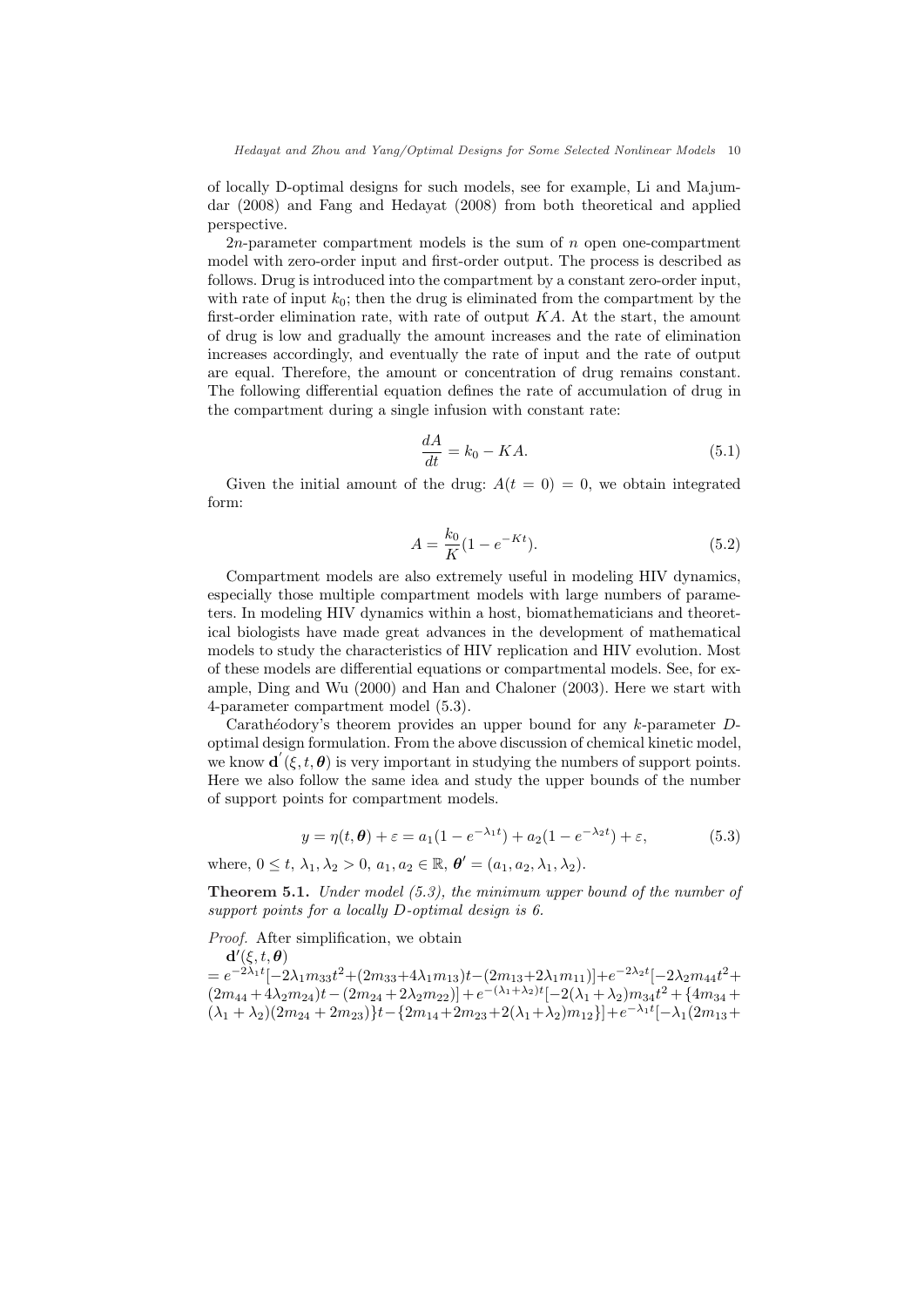$2m_{33}$ ) $t + {2m_{13}+2m_{33}+\lambda_1(2m_{11}+2m_{12})}$ } $]+e^{-\lambda_2 t}[-\lambda_2(2m_{14}+2m_{24})t + {2m_{14}+2m_{25}}$  $2m_{24} + \lambda_2(2m_{22} + 2m_{12})\}.$ 

We follow the same idea of the approach used in Fang and Hedayat (2008) to obtain the upper bound of the number of support points. We need to know the upper bounds for the numbers of roots for  $\mathbf{d}'(\xi, t, \theta) = 0$ . We will simplify  $\mathbf{d}'(\xi, t, \theta)$  by taking derivative several times and what we obtain after the last derivative step is a linear combination of a T-system. Based on this, then we revisit the problem to determine bounds on the number of roots for  $\mathbf{d}'(\xi, t, \theta) =$  $\Omega$ .

1) Divide both sides by  $e^{-\lambda_1 t}$  and take derivative twice.

2) Divide both sides by  $e^{(\lambda_1 - \lambda_2)t}$  and take derivative twice.

3) Divide both sides by  $e^{-\lambda_1 t}$  and take derivative three times.

Then solving  $\mathbf{d}'(\xi, t, \theta) = 0$  is equivalent to solving  $g_1(t)$ , where

$$
g_1(t) = \lambda_1^2 (\lambda_2 - 2\lambda_1)^2 (\lambda_2 - \lambda_1)^3 e^{(\lambda_2 - \lambda_1)t} [-2\lambda_1 m_{33} t^2 + b_1' t + c_1'] + (\lambda_2)^2 (\lambda_1 - 2\lambda_2)^2 (\lambda_1 - \lambda_2)^3 e^{(\lambda_1 - \lambda_2)t} [-2\lambda_2 m_{44} t^2 + b_2' t + c_2'] \tag{5.4}
$$

Note that  $g_1(t)$  is a linear combination of the following T-systems:  $\{e^{(\lambda_2-\lambda_1)t},te^{(\lambda_2-\lambda_1)t},t^2e^{(\lambda_2-\lambda_1)t},e^{(\lambda_1-\lambda_2)t},te^{(\lambda_1-\lambda_2)t},t^2e^{(\lambda_1-\lambda_2)t}\}$ and  $g_1(t)$  has at most 5 roots (see Appendix).

We now revisit  $\mathbf{d}'(\xi, t, \theta) = 0$ . Since  $t = 0$  is a local minimum point for  $\mathbf{d}(\xi, t, \theta)$  and  $g_1(t)$  has at most 5 roots, then  $\mathbf{d}'(\xi, t, \theta) = 0$  has at most (5-1)+2+2+3=11 roots in  $(0, \infty)$  excluding  $t = 0$ . Here 2, 2 and 3 represent the numbers of times the derivatives are taken in steps 1), 2) and 3) respectively. Since as  $t \to 0$ ,  $\mathbf{d}(\xi, t, \theta) \to 0$ ;  $t \to \infty$ ,  $\mathbf{d}(\xi, t, \theta) \to c$ , where  $c = m_{11} + m_{22} +$  $2m_{12} > 0$ . There are at most 6 support points(5(local maximum)+1(counting in the right boundary as a possible support point)) for the D-optimal design.  $\Box$ 

This upper bound of 6 which we obtained here is much smaller than the upper bound provided by Carathéodory's theorem, which is  $\frac{k(k+1)}{2} + 1 = \frac{4(4+1)}{2} + 1$ 11.

Finally we consider the general case of compartment models with 2n parameters:

$$
y = \eta(t, \theta) + \varepsilon = \sum_{i=1}^{n} a_i (1 - e^{-\lambda_i t}) + \varepsilon
$$
 (5.5)

where,  $t \geq 0$ ,  $\lambda_i > 0$ ,  $a_i \in \mathbb{R}$ ,  $\boldsymbol{\theta} = (a_1, a_2...a_n, \lambda_1, \lambda_2...\lambda_n)'$ .

Theorem 5.2. Under model (5.5), the smallest upper bound of the number of support points for a locally D-optimal design can be as few as  $\frac{3n^2+7n}{4}$  when  $\frac{3n^2+7n-4}{2}$  is even and  $\frac{3n^2+7n-2}{4}$  when  $\frac{3n^2+7n-4}{2}$  is odd for  $n = 1, 2, 3...$ 

Proof. Borrowing the same idea as in the proof of Theorem 5.1, we need to decide on the number of roots for  $\mathbf{d}'(\xi, t, \theta) = 0$  for the case of general n. This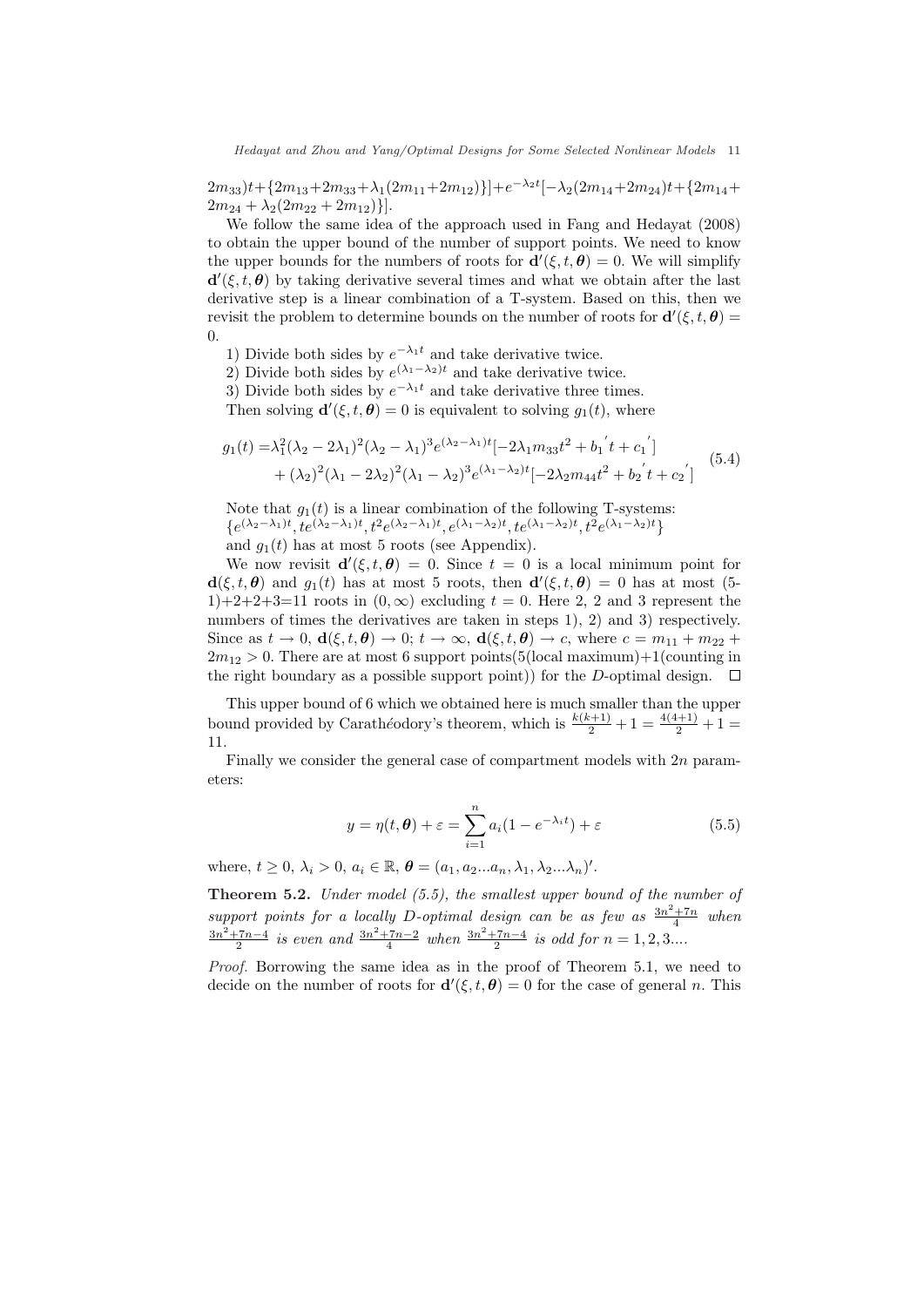time we have

$$
\mathbf{d}'(\xi, t, \theta) = \sum_{i=1}^{n} e^{-2\lambda_i t} [at^2 + bt + c] + \sum_{1 \le i < j \le n} \sum_{j \le i} e^{-(\lambda_i + \lambda_j)t} [dt^2 + et + f] + \sum_{i=1}^{n} e^{-\lambda_i t} [gt + h],\tag{5.6}
$$

where a, b, c, d, e, f, g and h are the coefficients. Numbers of roots for  $\mathbf{d}'(\xi, t, \theta) =$ 0 in  $(0, \infty]$  is  $[5 + 3(n-2)] - 1 + 3{n \choose 2}$ ¢  $+ 2n = \frac{3n^2 + 7n - 4}{2}.$ 

When  $\frac{3n^2+7n-4}{2}$  is even, the number of support points is  $\frac{3n^2+7n}{4}$ . When  $\frac{3n^2+7n-4}{2}$  is odd, the number of support points is  $\frac{3n^2+7n-2}{4}$ .  $\Box$ 

Both the upper bounds  $\frac{3n^2+7n}{4}$  and  $\frac{3n^2+7n-2}{4}$  are smaller than those from Carathéodory's theorem and the differences are of quadratic order.

## 6. Locally D-optimal Designs and D-efficiency for Parameter Misspecifications

Based on the initial guess of the unknown parameters, we can run the algorithm proposed in Yang, Biedermann, and Tang (2013) to obtain the locally D-optimal design  $\xi$  evaluated at this guess value. To speed up the search, we also utilize the results in Sections 3 to 5 to set up the initial design points. The optimality results have been verified by the general equivalence theorem.

The D-efficiency of design  $\xi_1$  relative to design  $\xi_2$ , according to Hedayat, Yan, and Pezzuto (1997), is given by the following index

$$
eff_D(\xi_1, \xi_2) = (\frac{|\mathbf{I}(\xi_1, \boldsymbol{\theta})|}{|\mathbf{I}(\xi_2, \boldsymbol{\theta})|})^{\frac{1}{k}}.
$$
\n(6.1)

The efficiency index (6.1) is a tool to check if the design is robust to minor and major parameter misspecifications.

#### 6.1. Klimpel's Flotation Recovery Model

A D-optimal design has 2 support points with equal weights and the right boundary point is always a support point. Table 6 shows the D-efficiency by varying b with  $a = 89\%$  for the design space of  $(0, 100]$  (the true value of b is assumed to be 0.1).

#### 6.2. 2-parameter Chemical Kinetic Model

Table 7 shows the D-efficiency by varying  $\beta > 0$  with  $\theta = 0.15$  (the true value of  $\beta$  is assumed to be 1.5) in the design space of  $(0, \frac{\beta}{\theta})$ . It is clear the loss in efficiency is substantial if  $\beta > 1.5$ . If the initial guess for  $\beta$  is 2.0, then the efficiency has fallen to 40%. However, the loss in efficiency is even worse if  $\beta$  < 1.5. The efficiency for  $\beta$  < 0 in the design space of (0,400) in Table 8 is much better than that of  $\beta > 0$  since with the same magnitude of changes, we still have about 91% efficiency (assuming  $\beta = -0.5$  is the true value).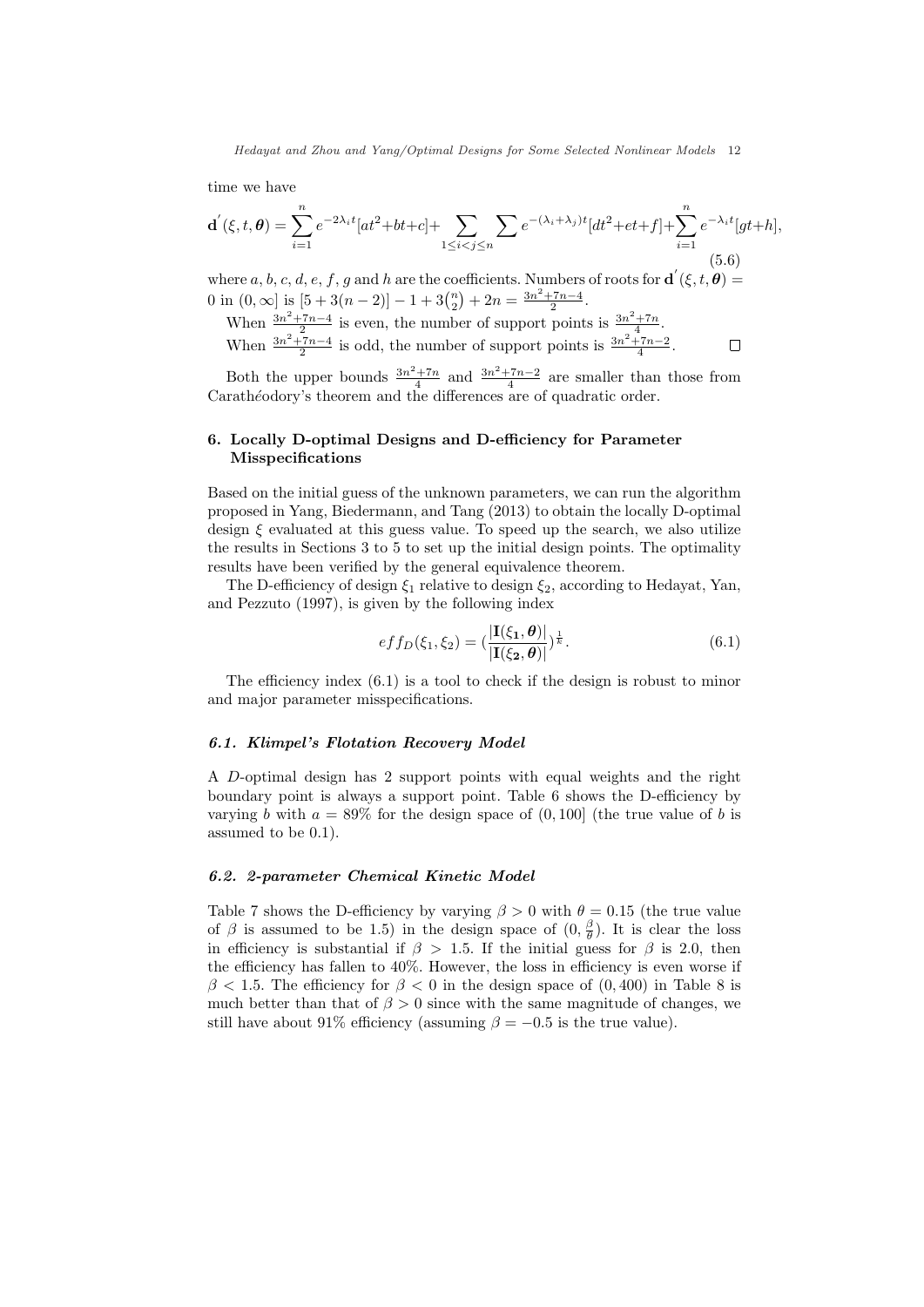| $\mathfrak{b}$ | Locally D-optimal design points             | $D$ -efficiency |
|----------------|---------------------------------------------|-----------------|
| 0.02           | $t^*_2 = 100.00$<br>$t_1^* = 38.31$         | 62.55%          |
| 0.04           | $t_{1}^{*} = 29.31$<br>$t_{0}^{*} = 100.00$ | 80.57%          |
| 0.06           | $t^*_1 = 22.91$<br>$t_{0}^{*} = 100.00$     | 92.67%          |
| 0.08           | $t^*_2 = 100.00$<br>$t_1^* = 18.61$         | 98.44\%         |
| 0.1            | $t_1^* = 15.51$<br>$t^*_{2} = 100.00$       | 100%            |
| 0.20           | $t^*_2 = 100.00$<br>$t_1^* = 8.41$          | 86.59%          |
| 0.4            | $t^*_2 = 100.00$<br>$t^* = 4.31$            | 58.70%          |
| 0.6            | $t_1^* = 2.91$<br>$t_2^* = 100.00$          | 43.68%          |
| 0.8            | $t_2^* = 100.00$<br>$t_1^* = 2.21$          | 34.84%          |
| 1.0            | $t_2^* = 100.00$<br>$t_1^* = 1.81$          | 29.33%          |
| 1.8            | $t^*_2 = 100.00$<br>$t_1^* = 1.01$          | 17.31%          |
| 2.4            | $t_2^* = 100.00$<br>$t^* = 0.71$            | 12.41\%         |

TABLE  $6$ D-efficiency when  $b > 0$  deviates from the true value for  $a = 89\%$ 

 ${\bf Table ~7}$ D-efficiency when  $\beta > 0$  deviates from the true value for  $\theta = 0.15$ 

| B       | Locally D-optimal design points        | $D$ -efficiency |
|---------|----------------------------------------|-----------------|
| 1.3     | $t_{2}^{*} = 5.00$<br>$t_{1}^{*}=2.52$ | 28.64%          |
| $1.5\,$ | $t_1^* = 4.25$<br>$t_2^* = 8.92$       | 100%            |
| 1.8     | $t^*_2 = 9.81$<br>$t_1 = 4.25$         | 57.88%          |
| 2.0     | $t^*_2 = 10.29$<br>$t_1^* = 4.25$      | 43.18%          |
| 2.5     | $t_2^* = 11.21$<br>$t_1^* = 4.25$      | 24.07%          |
| 3.0     | $t_2^* = 11.88$<br>$t_1^* = 4.25$      | 15.34%          |
| 3.5     | $t^*_2 = 12.37$<br>$t^* = 4.24$        | 10.63%          |
| 4.0     | $t^*_{0} = 12.75$<br>$t^* = 4.24$      | 7.80%           |

TABLE 8 D-efficiency when  $\beta < 0$  deviates from the true value for  $\theta = 0.15$ 

| $\beta$ | Locally D-optimal design points        | $D$ -efficiency |
|---------|----------------------------------------|-----------------|
| $-0.15$ | $t^*_2 = 349.91$<br>$t_{1}^{*} = 3.01$ | 82.38%          |
| $-0.2$  | $t^*_2 = 279.91$<br>$t_1^* = 3.40$     | 87.74%          |
| $-0.25$ | $t_2^* = 199.91$<br>$t_1^* = 3.61$     | 93.22%          |
| $-0.3$  | $t^*_2 = 149.91$<br>$t_1^* = 3.71$     | 96.77%          |
| $-0.5$  | $t_1^* = 4.11$<br>$t^*_2 = 86.41$      | 100%            |
| $-0.8$  | $t^*_{2} = 45.41$<br>$t_1^* = 4.11$    | 95.11%          |
| $-1.0$  | $t_1^* = 4.14$<br>$t^*_2 = 36.75$      | 91.05%          |
| $-1.5$  | $t_{1}^{*} = 4.17$<br>$t^*_2 = 27.73$  | 83.58%          |
| $-2.0$  | $t^* = 4.21$<br>$t_2 = 24.11$          | 78.88%          |
| $-3.5$  | $t_1^* = 4.21$<br>$t^*_2 = 20.11$      | 72.14\%         |
| $-4.0$  | $t^*_2 = 19.51$<br>$t^* = 4.21$        | 70.93%          |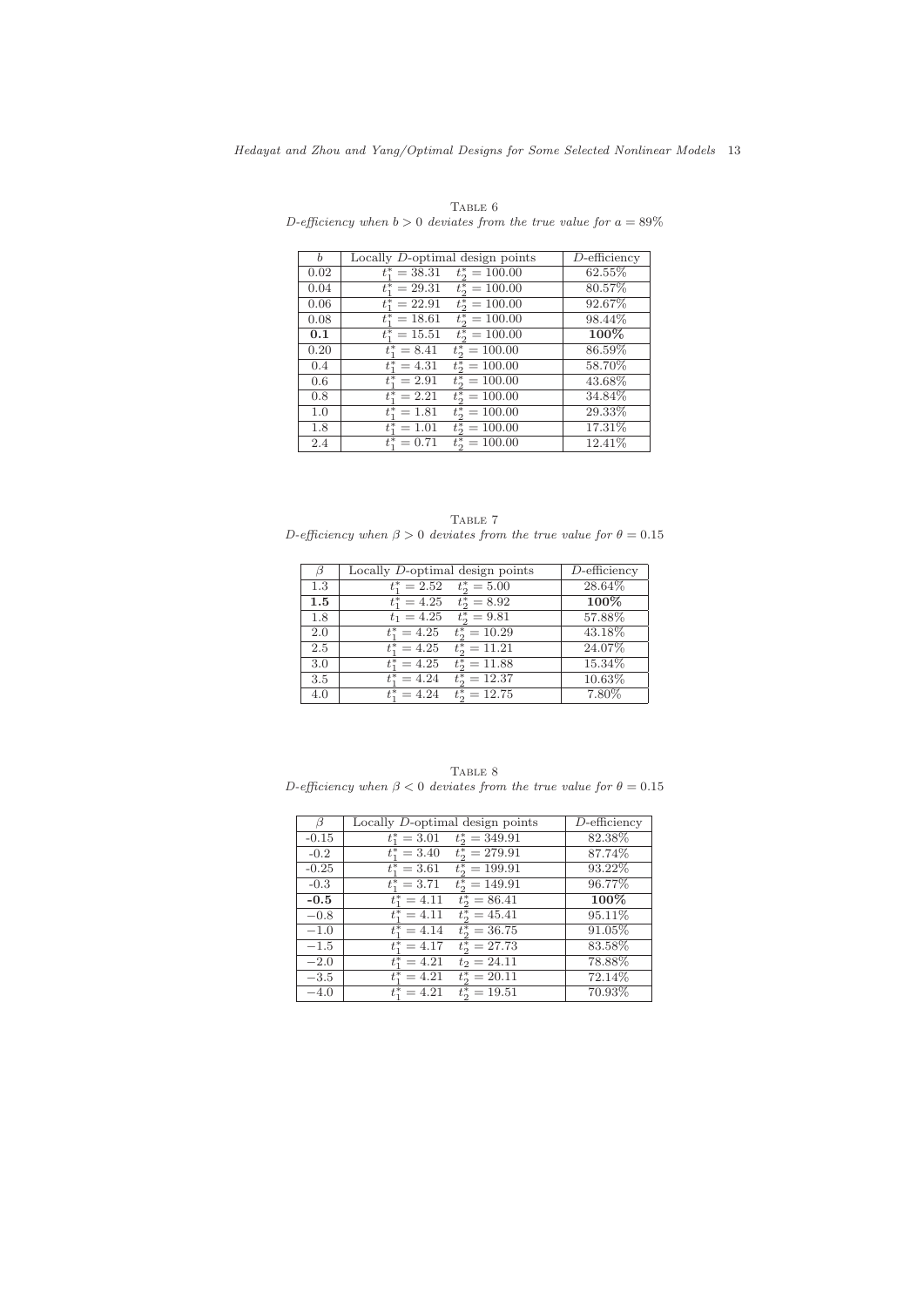| $\lambda_1$ | Locally D-optimal design points | $D$ -efficiency    |                  |                  |         |
|-------------|---------------------------------|--------------------|------------------|------------------|---------|
| 0.2         | $t_1 = 0.23$                    | $t_2^* = 1.04$     | $t^*_2 = 4.34$   | $t_{4}^{*} = 10$ | 70.19%  |
| 0.4         | $t_1 = 0.22$                    | $t_{2}^{*} = 0.93$ | $t^*_3 = 3.33$   | $t_{4}^{*} = 10$ | 88.79%  |
| 0.6         | $t_1 = 0.21$                    | $t_2^* = 0.85$     | $t^*_3 = 2.68$   | $t_{4}^{*} = 10$ | 97.82\% |
| 0.8         | $t_1 = 0.2$                     | $t_2^* = 0.78$     | $t^*_3 = 2.27$   | $t_{4}^{*} = 10$ | $100\%$ |
| 1.0         | $t_1 = 0.19$                    | $t_{2}^{*} = 0.73$ | $t^*_{3} = 2.01$ | $t_{4}^{*} = 10$ | 98.88%  |
| 1.5         | $t_1^* = 0.17$                  | $t_2^* = 0.63$     | $t^*_2 = 1.60$   | $t_{4}^{*} = 10$ | 90.84%  |
| 1.8         | $t_1 = 0.16$                    | $t^*_2 = 0.55$     | $t^*_{3} = 1.42$ | $t_{4}^{*} = 10$ | 83.28%  |
| 2.0         | $t_1^* = 0.16$                  | $t^*_2 = 0.56$     | $t^*_3 = 1.38$   | $t_{4}^{*} = 10$ | 82.19%  |

TABLE 9 D-efficiency when  $\lambda_1$  deviates from the true value for  $\{a_1 = 0.1, a_2 = 3.5, \lambda_2 = 4.0\}$ 

#### 6.3. 2n-parameter Compartment Models

For the 4-parameter compartment model, the investigation is done only for nonlinear parameters since the design does not depend on "linear" parameters.

Table 9 shows the performance of the D-efficiency in the design space of (0, 10) by varying the initial guess value of  $\lambda_1$  while fixing the other 3 parameter values (assuming the true value of  $\lambda_1$  is 0.8). It is obvious that the locally D-optimal design for 4-parameter compartment model is very robust to the parameter misspecification which may happen in both directions. If the initial guess is 1.0, we still have 99% efficiency, which is very high.

For the 6-parameter compartment model, the locally D-optimal design is supported on six points. The right boundary point is always a support point, which is similar to the 2-parameter and 4-parameter compartment models. Table 10 shows the performance of the D-efficiency in the design space of  $(0, 10)$  assuming the true value of  $\lambda_1$  is 0.5. The locally D-optimal design for 6-parameter compartment model is also robust to the parameter misspecifications in both directions.

For 4-parameter compartment model, we show how the D-efficiency changes when  $\lambda_1$  and/or  $\lambda_2$  change in Table 11 assuming  $\lambda_1 = 0.8$  and  $\lambda_2 = 4.0$  is the true value.

# 7. Real Examples in the Mining Industry

#### 7.1. Local Designs

We presents two examples with real-life application in the mineral industry from Saleh (2010) and Yuan et al. (1996). In Saleh (2010), seven models (six flotation models and a 2n-parameter compartment model) were discussed. The iron ore sample was used to evaluate the fitting of six flotation models to experimental data. The optimal flotation model parameters were determined by the criteria of minimization of the absolute sum of squares of the deviation at given time between observed (experiment) and calculated recovery. In Yuan et al. (1996),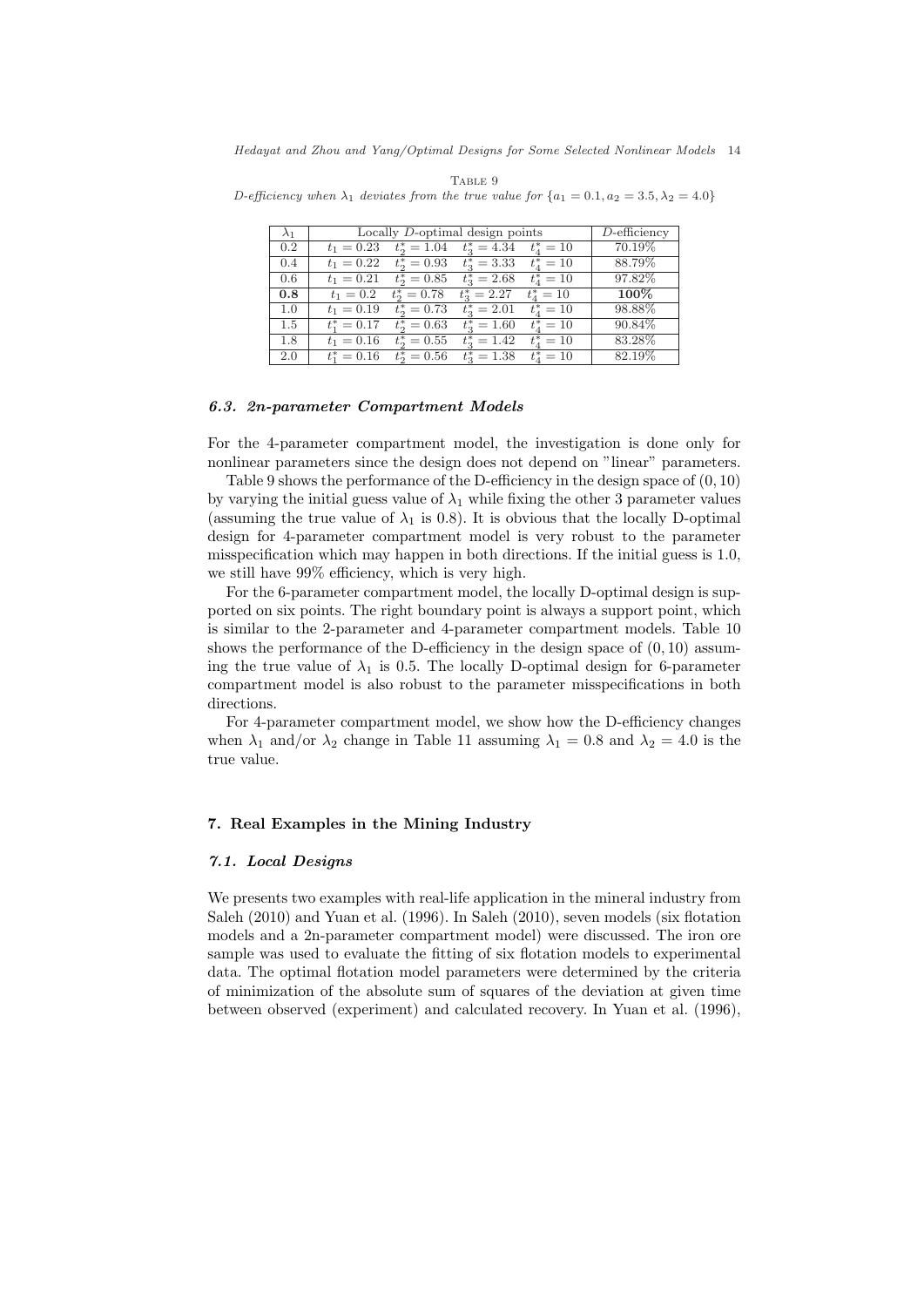|                                                                       | TABLE 10 |  |  |  |
|-----------------------------------------------------------------------|----------|--|--|--|
| D-efficiency when $\lambda_1$ deviates from the true value for        |          |  |  |  |
| ${a_1 = 0.1, \lambda_2 = 4.0, a_2 = 3.5, a_3 = 0.9, \lambda_3 = 1.7}$ |          |  |  |  |

| $\lambda_1$ |                    | $D$ -efficiency    |                |                               |                      |                    |           |
|-------------|--------------------|--------------------|----------------|-------------------------------|----------------------|--------------------|-----------|
| 0.1         | $t_{1}^{*} = 0.17$ | $t_{2}^{*} = 0.61$ |                | $t^*_3 = 1.41$ $t^*_4 = 2.96$ | $t_{\rm s}^* = 6.34$ | $t_{\rm g}^* = 10$ | $87.95\%$ |
| 0.2         | $t_1^* = 0.15$     | $t_{2}^{*} = 0.55$ | $t^*_3 = 1.37$ | $t_{4}^{*}=2.78$              | $t_{\rm s}^* = 5.93$ | $t_6^* = 10$       | 93.97%    |
| 0.3         | $t^*_1 = 0.15$     | $t_{2}^{*} = 0.53$ |                | $t_3^* = 1.27$ $t_4^* = 2.64$ | $t_{\rm s}^* = 5.56$ | $t_{\rm g}^*=10$   | 97.76%    |
| $0.5\,$     | $t_1^* = 0.15$     | $t_2^* = 0.53$     | $t^*_3 = 1.24$ | $t_{4}^{*}=2.51$              | $t_{5}^{*} = 4.97$   | $t_6^* = 10$       | $100\%$   |
| 0.8         | $t_1^* = 0.50$     | $t_{2}^{*} = 0.51$ | $t^*_3 = 1.16$ | $t_{4}^{*}=2.28$              | $t_{\rm K}^* = 4.27$ | $t_{\rm g}^*=10$   | 97.56\%   |
| 1.0         | $t_1^* = 0.50$     | $t_2^* = 0.50$     | $t^*_3 = 1.11$ | $t_{4}^{*}=2.14$              | $t_{\rm s}^* = 3.94$ | $t^*_{\rm s} = 10$ | 93.91\%   |
| 1.5         | $t_1^* = 0.13$     | $t_2^* = 0.49$     | $t^*_3 = 1.01$ | $t_{4}^{*} = 1.92$            | $t_{5}^{*} = 3.40$   | $t_{\rm g}^*=10$   | 83.95%    |
| 2.0         | $t_1^* = 0.12$     | $t_{2}^{*} = 0.43$ | $t^*_3 = 0.94$ | $t_{4}^{*} = 1.75$            | $t_{5}^{*} = 3.07$   | $t_6^* = 10$       | 75.10\%   |
| 2.5         | $t_1^* = 0.11$     | $t_2^* = 0.38$     | $t^*_3 = 0.90$ | $t_{4}^{*} = 1.62$            | $t_{5}^{*}=2.84$     | $t^*_{\rm s} = 10$ | 67.16\%   |
| 3.0         | $t_1^* = 0.11$     | $t_2^* = 0.38$     | $t^*_3 = 0.82$ | $t_{4}^{*} = 1.53$            | $t_{5}^{*}=2.67$     | $t_{\rm g}^* = 10$ | 60.91\%   |

Table 11 D-efficiency when  $\lambda_1$  and/or  $\lambda_2$  deviates from the true value for  $\{a_1 = 0.1, a_2 = 3.5\}$ 

| $\lambda_2$ | $\lambda_1$ |        |        |        |        |  |  |  |  |
|-------------|-------------|--------|--------|--------|--------|--|--|--|--|
|             | 0.2         | 0.6    | 0.8    | 1.2.   | 1.6    |  |  |  |  |
| 2.0         | 42.19%      | 72.48% | 80.88% | 88.03% | 92.45% |  |  |  |  |
| 3.0         | 60.42\%     | 90.65% | 96.55% | 98.53% | 98.63% |  |  |  |  |
| 4.0         | 70.19%      | 97.79% | 100%   | 98.86% | 94.97% |  |  |  |  |
| 5.0         | 73.86%      | 98.17% | 98.00% | 94.77% | 89.99% |  |  |  |  |
| 6.0         | 74.42\%     | 96.10% | 93.70% | 89.13% | 84.75% |  |  |  |  |

six kinetic flotation models were tested for applicability to batch flotation timerecovery profiles for a complex sulphide ore.

For both examples, assuming the estimated parameters as true value, the corresponding optimal design, A or D-optimal was obtained through the simulation. The optimal design was compared with the design of the conducted experiment by the efficiency index (6.1) to demonstrate if the optimal design is used, how much we can improve the estimation precision. The results are shown in Tables 12 and 13.

| Parameters               | $a=0.5221$ b=2.0522<br>Efficiency                                                      |                |
|--------------------------|----------------------------------------------------------------------------------------|----------------|
| Design in Saleh $(2010)$ | $t_1^* = 0.5$ $t_2^* = 1.0$ $t_3^* = 2.0$ $t_4^* = 4.0$ $t_5^* = 6.0$ $t_6^* = 8.0$    | $81.50\%$ (D-) |
|                          | $\omega_1^* = \omega_2^* = \omega_3^* = \omega_4^* = \omega_5^* = \omega_6^* = 0.1667$ | $56.22\%$ (A-) |
| D-optimal Design         | $t_1^* = 0.8044 \quad t_2^* = 8$                                                       |                |
|                          | $\omega_1^* = 0.5 \quad \omega_2^* = 0.5$                                              |                |
| A-optimal Design         | $t_1^* = 0.6173$ $t_2^* = 8$                                                           |                |
|                          | $\omega_1^* = 0.6814 \quad \omega_2^* = 0.3186$                                        |                |

Table 12 D- and A- efficiencies for Saleh (2010) paper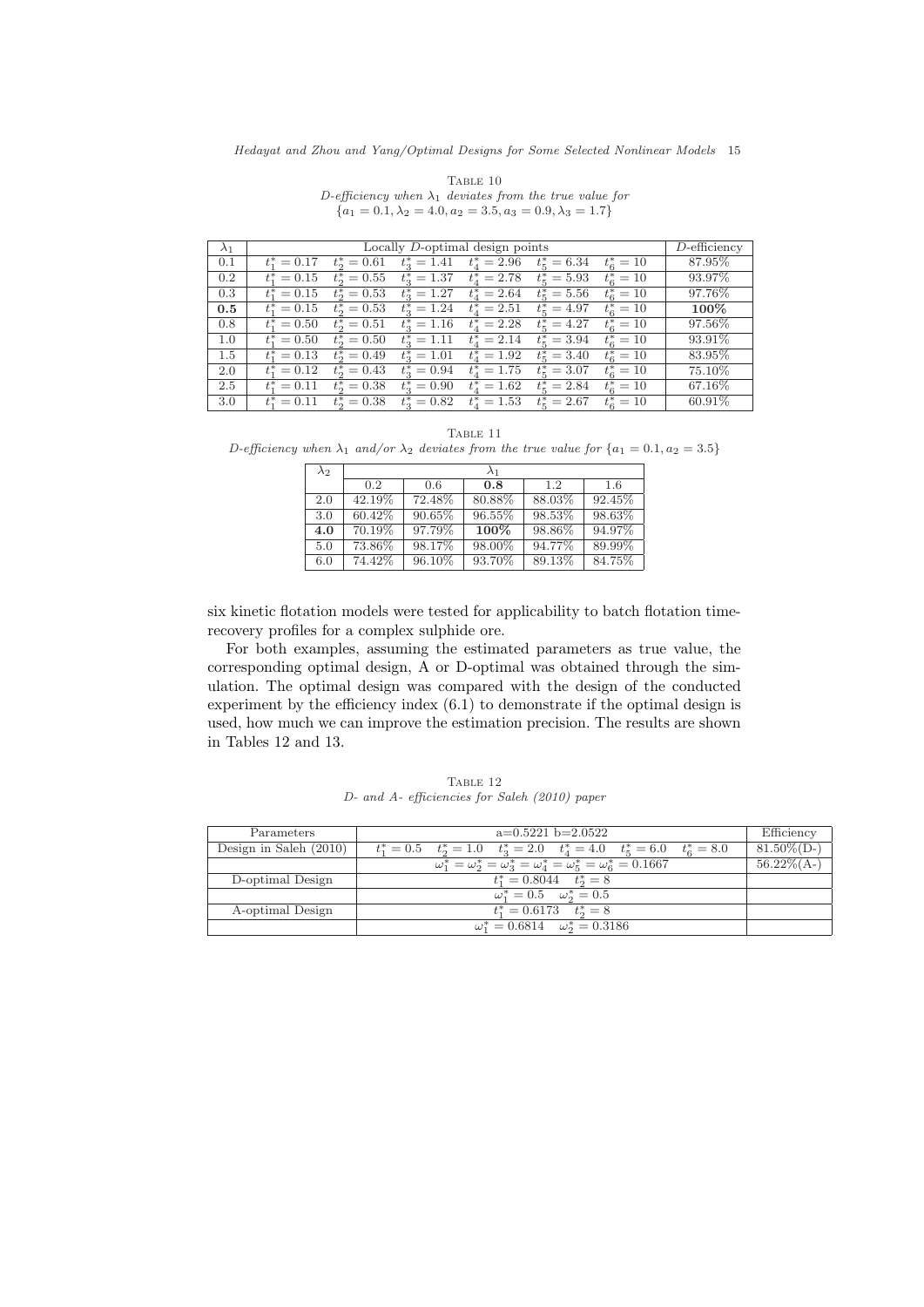| Parameters                   | $a=0.9581$ b=5.411                              | Efficiency     |
|------------------------------|-------------------------------------------------|----------------|
| Design in Yuan et al. (1996) | $t_1^* = 1 \quad t_2^* = 2.5 \quad t_3^* = 5.5$ | $45.54\%$ (D-) |
|                              | $\omega_1^* = \omega_2^* = \omega_2^* = 0.333$  | $13.35\%$ (A-) |
| D-optimal Design             | $t_1^* = 0.3174$ $t_2^* = 5.5$                  |                |
|                              | $\omega_1^* = 0.5 \quad \omega_2^* = 0.5$       |                |
| A-optimal Design             | $t_1^* = 0.2427$ $t_2^* = 5.5$                  |                |
|                              | $\omega_1^* = 0.6841 \quad \omega_2^* = 0.3159$ |                |

TABLE 13 D- and A- efficiencies for Yuan et al. (1996) paper

| TABLE 14 |                                                           |  |  |  |  |
|----------|-----------------------------------------------------------|--|--|--|--|
|          | Two-Stage D- and A-optimal Designs for Saleh (2010) paper |  |  |  |  |

| Parameters                         | $a=0.5221$ b=2.0522                                                                          |  |  |
|------------------------------------|----------------------------------------------------------------------------------------------|--|--|
| 1st Stage Design (Existing Design) | $t_1^* = 0.5$ $t_2^* = 1.0$ $t_3^* = 2.0$ $t_4^* = 4.0$ $t_5^* = 6.0$<br>$t_{\rm g}^* = 8.0$ |  |  |
|                                    | $\omega_1^* = \omega_2^* = \omega_3^* = \omega_4^* = \omega_5^* = \omega_6^* = 0.1667$       |  |  |
| 2nd Stage D-optimal Design         | $t_1^* = 0.7804$ $t_2^* = 8.0$                                                               |  |  |
|                                    | $\omega_1^* = 0.5225 \quad \omega_2^* = 0.4775$                                              |  |  |
| 2nd Stage A-optimal Design         | $t_1^* = 0.6173$ $t_2^* = 8.0$                                                               |  |  |
|                                    | $\omega_1^* = 0.7701 \quad \omega_2^* = 0.2299$                                              |  |  |

# 7.2. Adaptive Designs

Locally optimal design approach is based on the "best guess" of the unknown parameters. How can we obtain most reliable "best guess"? A natural way is to implement adaptive designs. An initial experiment is conducted to obtain the working idea about the unknown parameters. The estimate at one stage can serve as the "best guess" on which the next stage design can be based. At a second stage, the question then becomes how to select design  $\xi_2$  such that the total information matrix  $I_{\xi_1}(\theta) + rI_{\xi_2}(\theta)$  is optimized under some pre-specified optimality criterion. Here  $r$  refers to the ratio of the sample size of the second stage to that of the first stage. We implement two-stage adaptive D- and Aoptimal designs for the two real examples by adding 10 points to the given designs, where the first-stage designs are the designs used in the experiment in the papers by Saleh (2010) and Yuan et al. (1996). The results are shown in tables 14 and 15.

TABLE 15 Two-Stage D- and A-optimal Design for Yuan (1996) paper

| Parameters                        | $a=0.9581$ b=5.411                              |
|-----------------------------------|-------------------------------------------------|
| 1st Stage Design(Existing Design) | $t_1^* = 1 \quad t_2^* = 2.5 \quad t_3^* = 5.5$ |
|                                   | $\omega_1^* = \omega_2^* = \omega_3^* = 0.3333$ |
| 2nd Stage D-optimal Design        | $t_1^* = 0.3097$ $t_2^* = 5.5$                  |
|                                   | $\omega_1^* = 0.5884 \quad \omega_2^* = 0.4116$ |
| 2nd Stage A-optimal Design        | $t_1^* = 0.2427$ $t_2^* = 5.5$                  |
|                                   | $\omega_1^* = 0.8028 \quad \omega_2^* = 0.1972$ |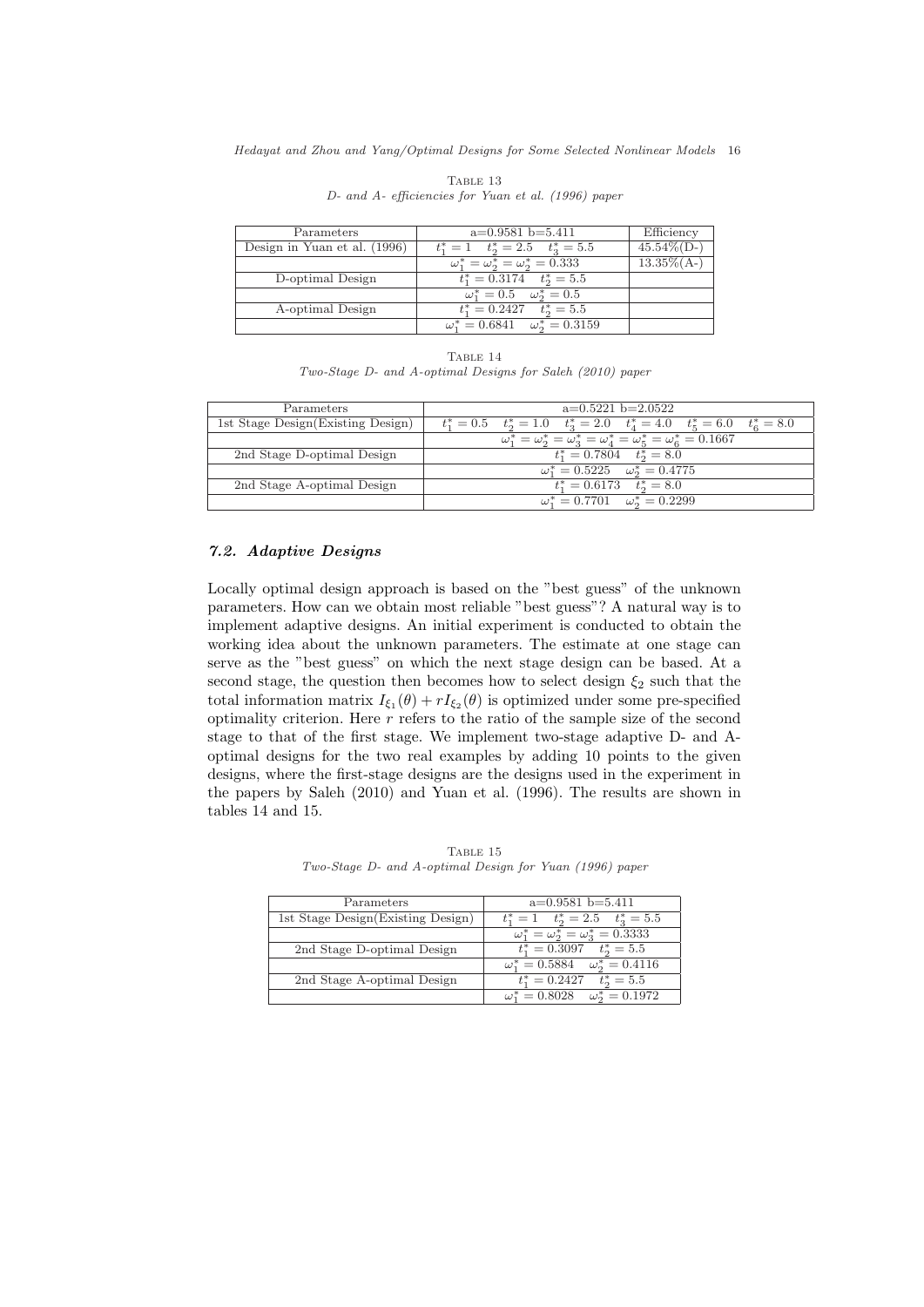#### 7.3. Simulation Study

Clearly the derived adaptive designs depend on the estimated parameter values from the first stage design. This implies that the adaptive designs are not uniquely determined since the estimated parameter values are random variables. A simulation study is conducted to evaluate the performance of the derived adaptive designs. We use the designs in Saleh (2010) and Yuan et al. (1996) as the first stage designs. We also use the estimated parameters in Saleh (2010) and Yuan et al. (1996) as the true parameters values. The simulation study consists of three steps: (i) drawing a random variable from the multivariable normal distribution based on the estimation from the first stage design; (ii) deriving the adaptive optimal design based on the drawn parameter values; and (iii) evaluating the efficiency of the derived adaptive design using a local optimal design as a benchmark. We repeated the process 1000 times and we obtained the distribution of efficiency. The mean and the standard deviation of D- and Aefficiencies are reported respectively for both examples: they are 0.86(0.08)and 0.54(0.02) for Saleh (2010); 0.88(0.07) and 0.38(0.01) for Yuan et al. (1996). The histograms of the efficiencies are presented in Fig.1.

Another interesting question is, what is the relative efficiency if we use the existing design in the paper at both the first and the second stages compared to the situation that if we use the adaptive optimal design at the second stage? We found, after running the similar simulation study, the relative D-efficiencies for Saleh and Yuan's paper are  $0.78(0.17)$  and  $0.35(0.10)$  and the relative Aefficiencies are  $0.30(0.07)$  and  $0.14(0.01)$ . Both examples show that using adaptive designs at the second stage is better than using the existing designs at both stages.

#### 8. Discussion

Searching for optimal designs is important and also complicated. Knowing the upper-bound of the number of support points can greatly simplify the search process, numerically or analytically. We have a complete answer for the Klimpel's flotation recovery model. However, we only have partial answer for 2-parameter chemical kinetic model as well as compartment models. Extensive numerical studies suggest that optimal designs can be based on saturated designs. How to prove this conclusion remains an open problem.

Optimal designs for compartment models are less sensitive, while both Klimpel's flotation recovery model and 2-parameter chemical kinetic model suffer significant efficiency loss when parameters are moderately deviated from their true values. Bayesian or minimax optimal designs could be a remedy for this problem.

Adaptive designs are promising since with any existing design at the first stage and initial information about parameter values, adaptive optimal designs can be derived for the second stage for certain optimality criterion. Our simulation also shows adaptive designs are comparable to local optimal designs in some cases. Given the first stage existing designs, using adaptive designs at the second stage is also efficient than using the existing design at the second stage.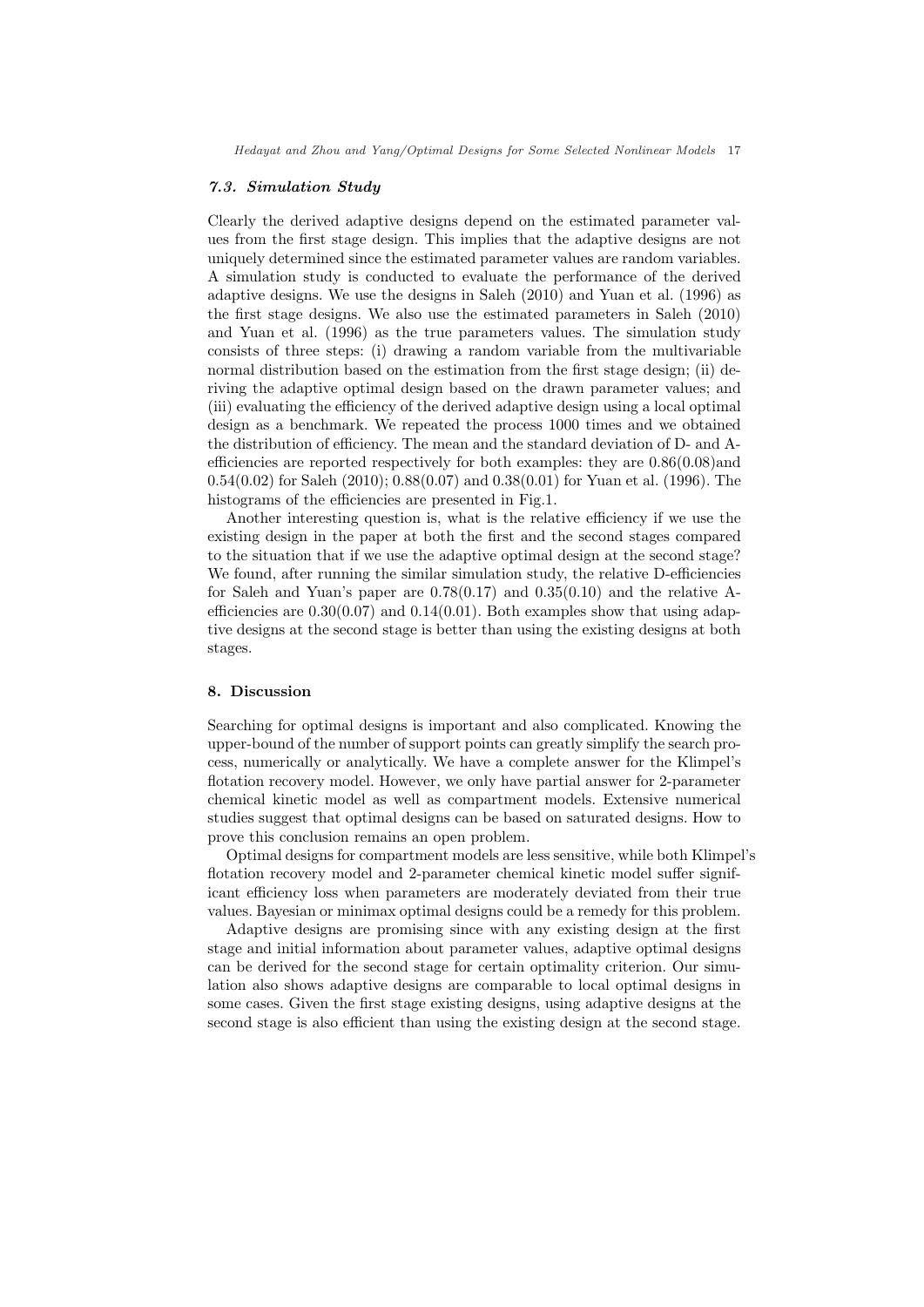

FIG 1. Distribution of D- and A- Efficiencies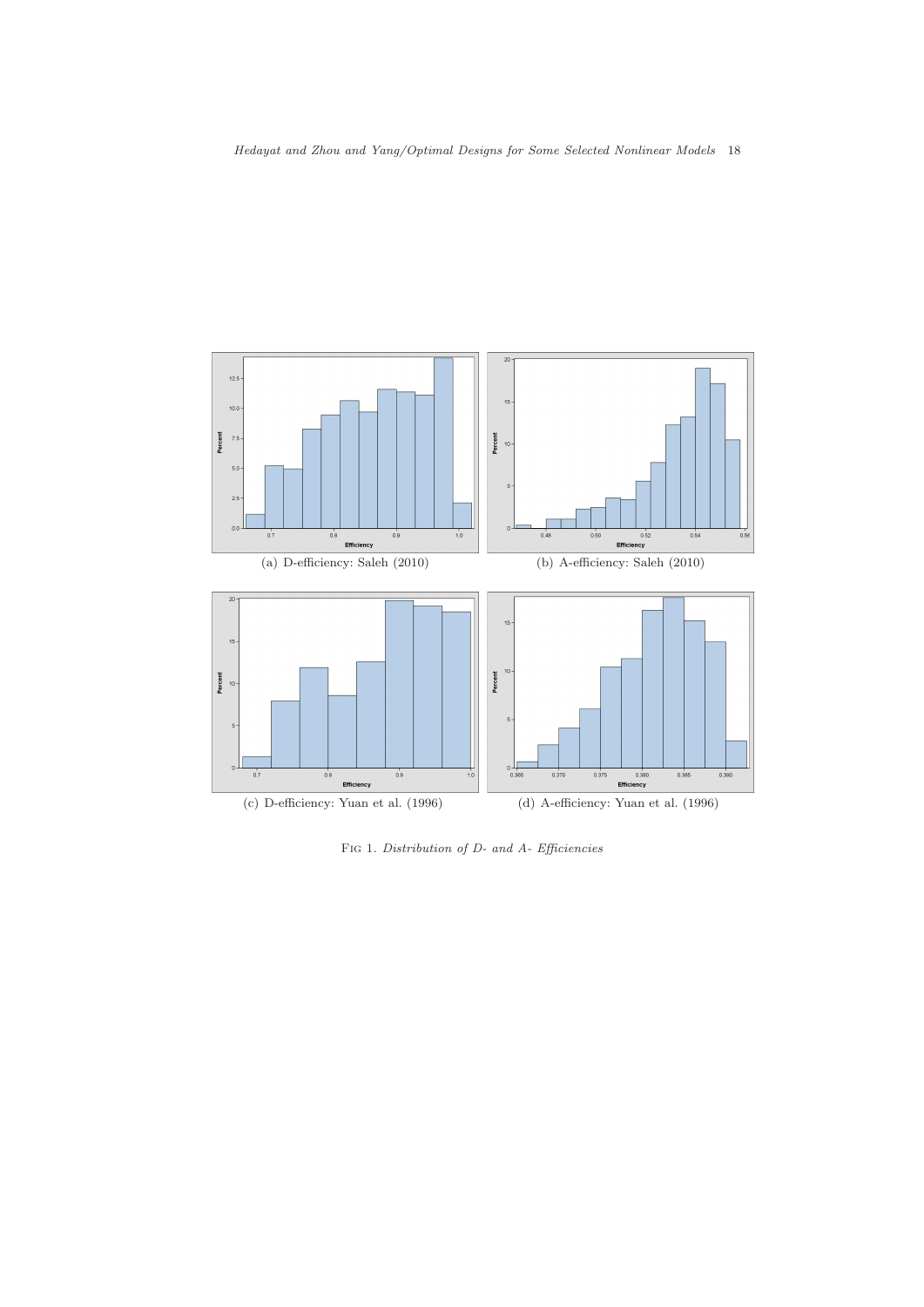### Appendix

Lemma 1. The following two systems are ECT-systems.

1)  $T_1 = \{1, x, x^2, x^2 \ln x, x^2 (\ln x)^2\}$  is an ECT-system with  $W_1(u_0, u_1, ..., u_k)(x)$ 0.

2)  $T_2 = \{1, x, x^2, x^2 \ln x, x \ln x\}$  is an ECT-system with  $W_2(u_0, u_1, ..., u_k)(x)$ 0.

*Proof.* We give a detailed proof for  $T_1$ . Similar proof for  $T_2$  can be derived similarly. It can be shown that

 $W_1(u_0)(x) = 1 > 0,$ 

 $W_1(u_0, u_1)(x) = 1 > 0,$ 

$$
W_1(u_0, u_1, u_2)(x) = \begin{vmatrix} 1 & 0 & 0 \\ x & 1 & 0 \\ x^2 & 2x & 2 \end{vmatrix} = 2 > 0,
$$

$$
W_1(u_0, u_1, u_2, u_3)(x) = \begin{vmatrix} 1 & 0 & 0 & 0 \ x & 1 & 0 & 0 \ x^2 & 2x & 2 & 0 \ x^2 \ln x & 2x \ln x + x & 2\ln x + 3 & \frac{2}{x} \end{vmatrix} = \frac{4}{x} > 0,
$$

and  $W_1(u_0, u_1, u_2, u_3, u_4)(x)$ 

$$
= \begin{vmatrix}\n1 & 0 & 0 & 0 & 0 \\
x & 1 & 0 & 0 & 0 \\
x^2 & 2x & 2 & 0 & 0 \\
x^2 \ln x & 2x \ln x + x & 2 \ln x + 3 & \frac{2}{x} & -\frac{2}{x^2} \\
x^2 (\ln x)^2 & 2x (\ln x)^2 + 2x \ln x & 2 (\ln x)^2 + 6 \ln x + 2 & \frac{4}{x} \ln x + \frac{6}{x} & -\frac{4}{x^2} \ln x - \frac{2}{x^2}\n\end{vmatrix} = \frac{16}{x^3} > 0.
$$

Therefore,  $\{1, x, x^2, x^2lnx, x^2(lnx)^2\}$  is a ECT-System, which is also a T-System.  $\Box$ 

**Lemma 2.**  $g_1(t)$  defined in (5.4) is a linear combination of T-Systems and has at most 5 roots.

Proof. Let  $g_1(t) = a_1 t^2 e^{(\lambda_2 - \lambda_1)t} + b_1 t e^{(\lambda_2 - \lambda_1)t} + c_1 e^{(\lambda_2 - \lambda_1)t} + a_2 t^2 e^{(\lambda_1 - \lambda_2)t} +$  $b_2te^{(\lambda_1-\lambda_2)t}+c_2e^{(\lambda_1-\lambda_2)t},$ 

which can be re-written as

 $g_1(t) = \frac{1}{e^{(\lambda_2 - \lambda_1)t}} [e^{2(\lambda_2 - \lambda_1)t} (a_1 t^2 + b_1 t + c_1) + a_2 t^2 + b_2 t + c_2].$ To find out the number of roots for  $g_1(t) = 0$ , consider

 $\tilde{g}_2(t) = [e^{2(\lambda_2 - \lambda_1)t}(a_1t^2 + b_1t + c_1) + a_2t^2 + b_2t + c_2] = 0.$ 

Since  $\frac{d^3\tilde{g}_2(t)}{dt^3} = e^{2(\lambda_2-\lambda_1)t}(a'_1t^2+b'_1t+c'_1)$ , has at most 2 roots,  $g_1(t)$  has at most 5 roots. Therefore, it is a T-system.

#### Acknowledgements

Especially, we want to thank professor Bikas Sinha from Indian Statistical Institute for his generous help on revising the manuscript.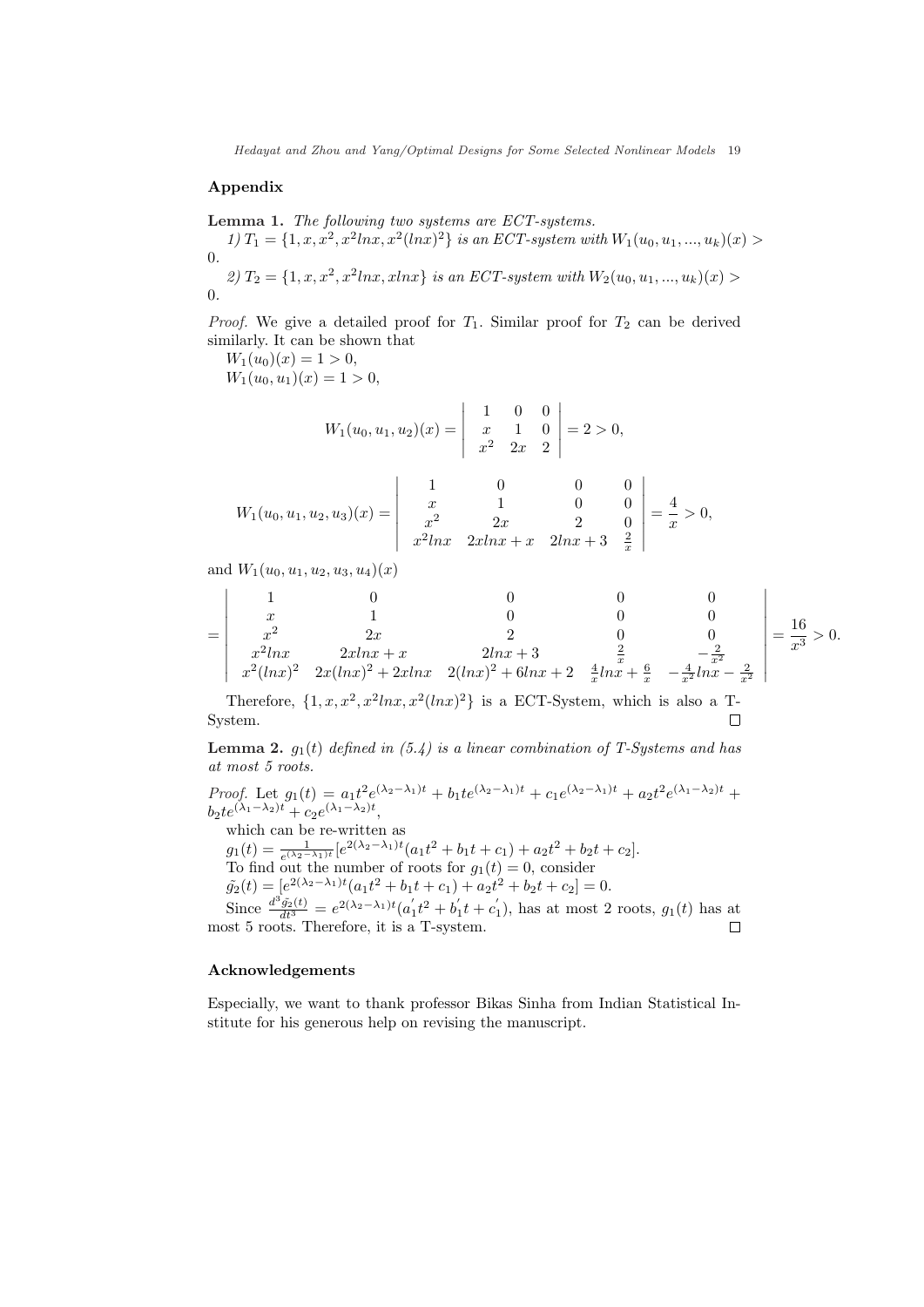#### References

- [1] BERNSHTEIN, S. N. (1937). The extremal properties of polynomials and best approximation of continuous functions of a real variable. Moscow-Leningrad (In Russian).
- [2] BIEDERMANN, S. and DETTE, H. and ZHU, W. (2006). Optimal designs for dose-response models with restricted design spaces. Journal of the American Statistical Association 101(474) 747-759.
- [3] BOROUJERDI, M. (2001). Pharmacokinetics: Principles and Applications. McGraw-Hill/Appleton & Lange.
- [4] Chebyshev, P. L. (1859). Questions on smallest quantities connected with the approximate representation of functions. Collected works, Moscow-Leningrad (In Russian)  $2$  151-238.
- [5] Ding, A. A. and Wu, H. (2000). A Comparison study of models and fitting procedures for biphasic viral dynamics in HIV-1 infected patients treated with antiviral therapies. Biometrics 56(1) 293-300.
- [6] FANG, X. and HEDAYAT, A. S. (2008). Locally D-optimal designs based on a class of composed models resulted from blending Emax and onecompartment models. Annals of Statistics 36 428-444.
- [7] Gieschke, R. and Steimer, J. L. (2000). Pharmacometrics: modelling and simulation tools to improve decision making in clinical drug development. European Journal of Drug Metabolism and Pharmacokinetics 25(1) 49-58.
- [8] GODFREY, K. (1983). Compartmental Models and Their Application. Academic Press.
- [9] Han, C. and Chaloner, K. (2003). D- and C-optimal designs for exponential regression models used in viral dynamics and other applications. Journal of Statistical Planning and Inference 115 585-601.
- [10] HARTMAN, P. (1964). Ordinary Differential Equations. Wiley, New York.
- [11] HEDAYAT, A. S. and YAN, B. and PEZZUTO, J. M. (1997). Optimum designs for fitting dose-response curves based on raw optical density data. Journal of the American Statistical Association 92 1132-1140.
- [12] JACQUEZ, J. A. (1985). Compartmental Analysis in Biology and Medicine. The University of Michigan Press, 2nd edition.
- [13] KARLIN, S. and STUDDEN, W. J. (1966). Tchebycheff Systems: With Applications in Analysis and Statistics. Pure and Applied Mathematics XV. Wiley, New York.
- [14] KIEFER, J. (1974). General equivalence theory for optimum designs (approximate theory). The Annals of Statistics, 5, 849-879.
- [15] Li, G. and Majumdar, D. (2008). D-optimal design for logistic models with three and four parameters. Journal of Statistical Planning and Inference 138 1950-1959.
- [16] Meibohm, B. and Derendorf, H. (2002). Pharmacokinetic/pharmacodynamic studies in drug product development. Journal of Pharmaceutical Sciences **91(1)** 18-31.
- [17] Parekh, B. K. and Miller, J. D. (1999). Advances in Flotation Tech-